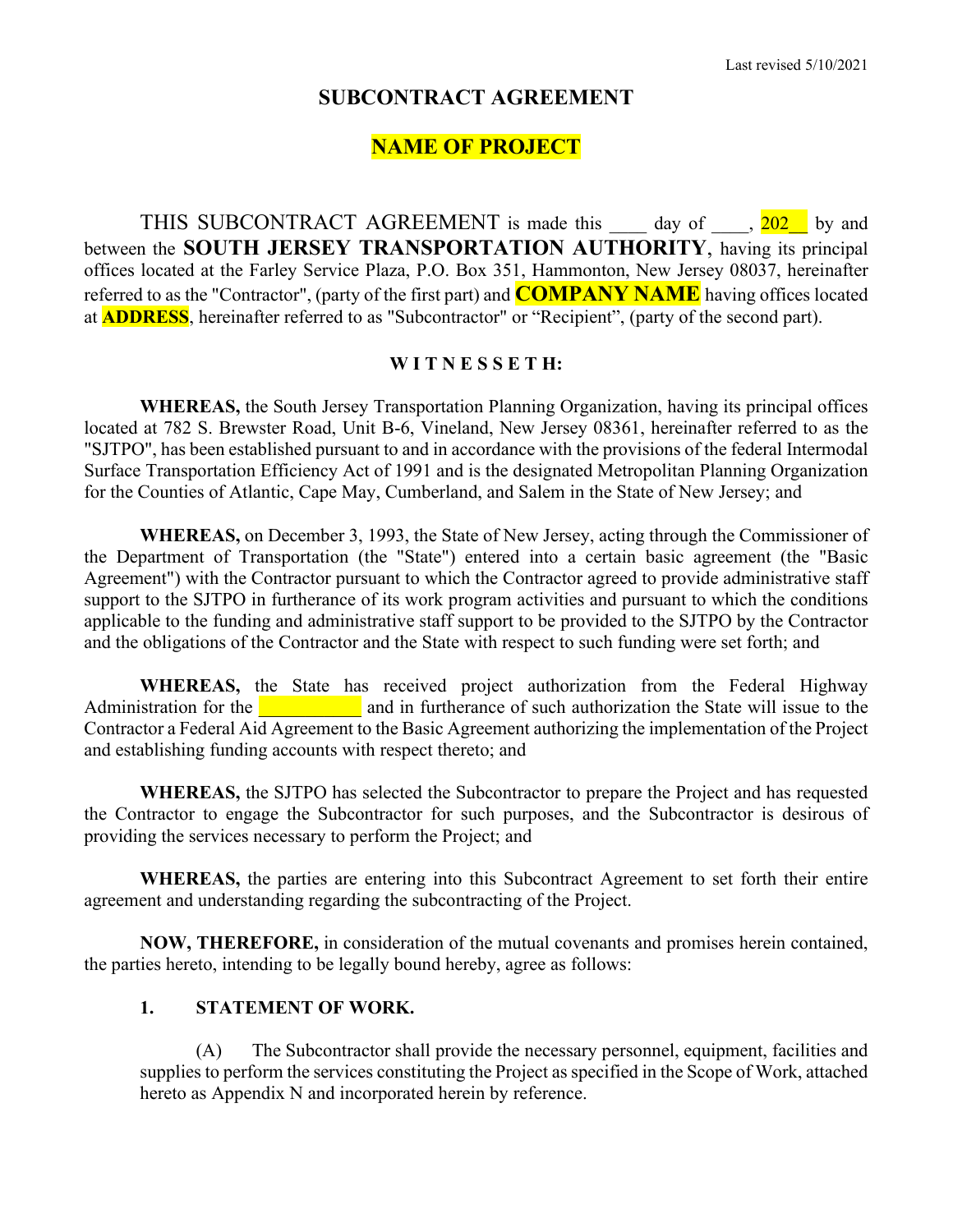(B) The SJTPO Executive Director shall serve as Contractor's project director for the Project and will advise the Subcontractor in its performance of the required services.

#### **2. DELIVERY OR PERFORMANCE SCHEDULE.**

The Subcontractor shall furnish, deliver, and perform the Project, commencing as of the date of this Agreement and continuing through,  $\Box$  for which period funds will be available under the Federal Aid Agreement. This Agreement may be extended with the consent of both parties made in writing, subject to extension of the Federal Aid Agreement if necessary.

## **3. ALLOWABLE COSTS AND PAYMENT.**

(A) **Cost.** The cost of services to be provided under this Subcontract Agreement is \$.

(B) **Budget.** A budget, which has been agreed to by the parties to this Subcontract Agreement is attached hereto as Appendix N and made part of this Subcontract Agreement for all purposes. No amendment may be made to such budget without the written approval of the Contractor.

(C) **Allowable Costs.** Allowable costs must be in accordance with either Federal Acquisition Regulation, Chapter 1, Subpart 31.6, Contracts with State, Local and Federally Recognized Indian Tribal Governments; Subpart 31.3, Contracts with Educational Institutions; Subpart 31.2 Contracts with Commercial Organizations, Subpart 31.7, Contracts with Non-Profit Organization OMB Circular A-87, Cost Principles for State and Local Governments, OMB Circular A-122, Cost Principles for Non-Profit Organizations, or OMB Circular A-21, Cost Principles for Educational Institutions, as applicable.

#### (D) **Payment.**

(1) The Subcontractor shall submit invoices for payment of costs incurred to the SJTPO, not more than monthly, following the commencement of this Subcontract Agreement. A final invoice shall be submitted no later than thirty (30) days after the last day of the Subcontract Agreement. The Contractor's obligation to make payment pursuant to this Agreement shall be subject to the availability of funds under the Federal Aid Agreement.

(2) Payments for performance under this Subcontract Agreement shall be made by the Contractor to the Subcontractor on a cost reimbursable basis when billed. Any payments so made shall be in accordance with the approved budget, attached as Appendix N. Each invoice shall be accompanied with the appropriate affidavit of payment of wages and documentation of expenditures for each phase of the work, including time and effort reports, and shall be certified by the Chief Financial Officer or Treasurer of the Subcontractor.

(3) No invoices submitted will be acted upon unless an acceptable Progress Report complying with requirements of paragraph 4(B) below is submitted to the SJTPO, corresponding to the time-period covered in the invoice.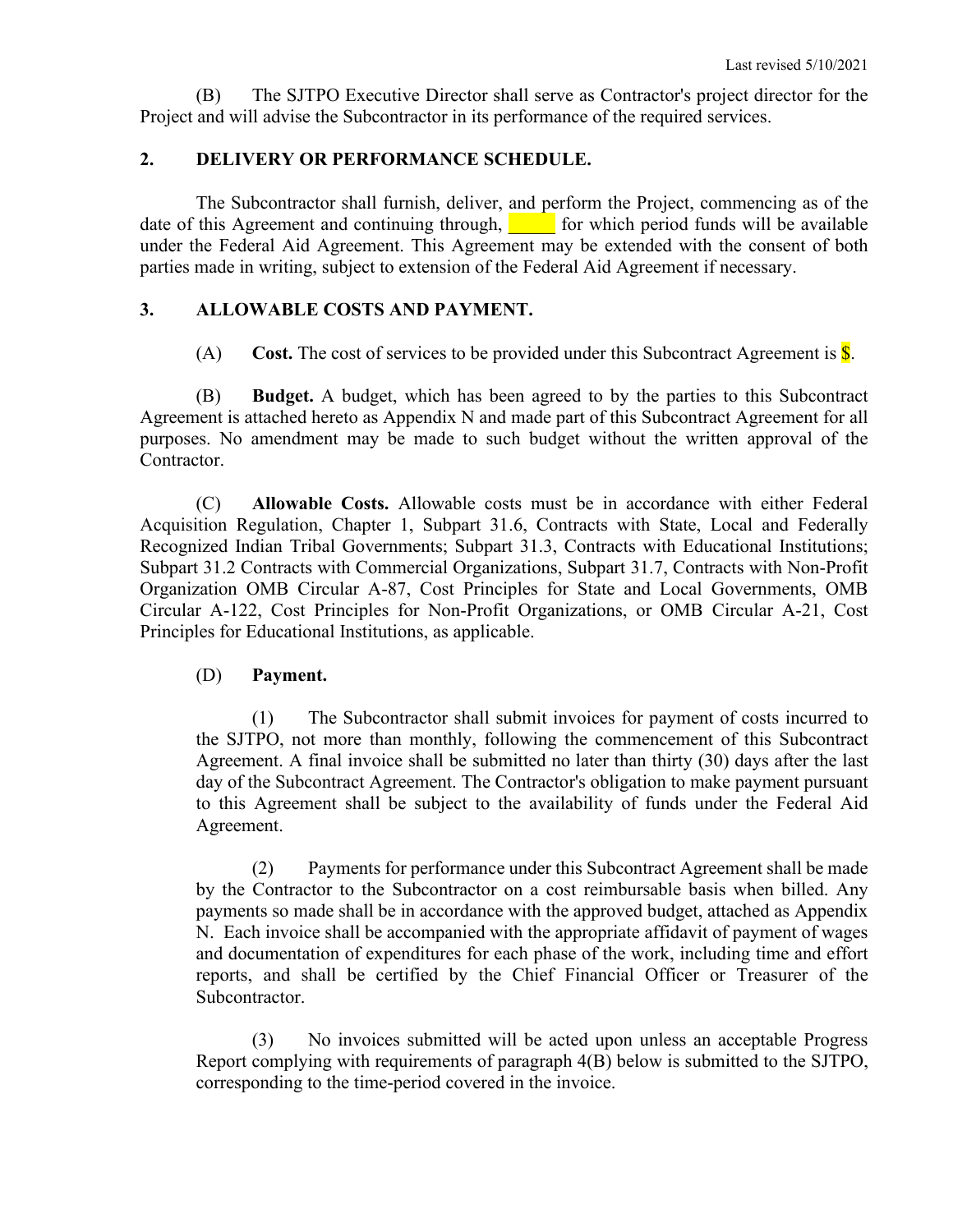(4) The Subcontractor shall maintain a complete set of time sheets, records, and accounts to identify salaries, payroll burden, and non-salary direct expenses incurred by personnel directly supporting the invoice. These expenditures shall be documented in compliance with applicable federal and State guidelines and be made available for review. If such documentation is found during annual audits and/or reviews by the federal government and/or the State to be not in compliance with applicable federal and State guidelines, the Subcontractor shall implement an appropriate plan of corrective action to meet all guidelines or repay the undocumented costs to the Contractor.

(5) The Subcontractor shall maintain all records relating to both negotiations and to costs incurred, which records shall include, but not be limited to, documents, papers, accounting records, and any other evidence pertaining to costs. The Subcontractor shall make such records available at the offices of the Contractor at all reasonable times during the contract period and for three (3) years from the date of final payment and shall furnish copies of the records if requested.

(E) The Contractor shall not reimburse the Subcontractor for equipment purchases, in accordance with State policies and practices.

#### **4. SPECIAL PROVISIONS.**

(A) The books of account, files, and other records of the Subcontractor shall, at all times, be available for inspection, review and audit by the Contractor and its representatives to determine the proper application and use of all funds paid to or for the account or benefit of the Subcontractor. In addition, the Subcontractor shall provide such special reports as requested by the Contractor or the SJTPO to permit evaluation of progress of the Project.

#### (B) **Reports.**

(1) The Subcontractor shall prepare a Progress Report and submit it to the SJTPO within ten (10) calendar days after the close of each calendar month following the date of the Notice to Proceed.

(2) Each Progress Report shall include:

(a) A narrative description of work performed during the period and any difficulties or delays encountered;

(b) A comparison of actual accomplishments to the goals established for the period;

(c) A comparison, by task, of costs incurred with amounts budgeted; and

(d) A comparison, by task, of work performed compared to the schedule, including a percentage of work completed. This requirement can be met by including a bar chart showing schedule timing and actual progress.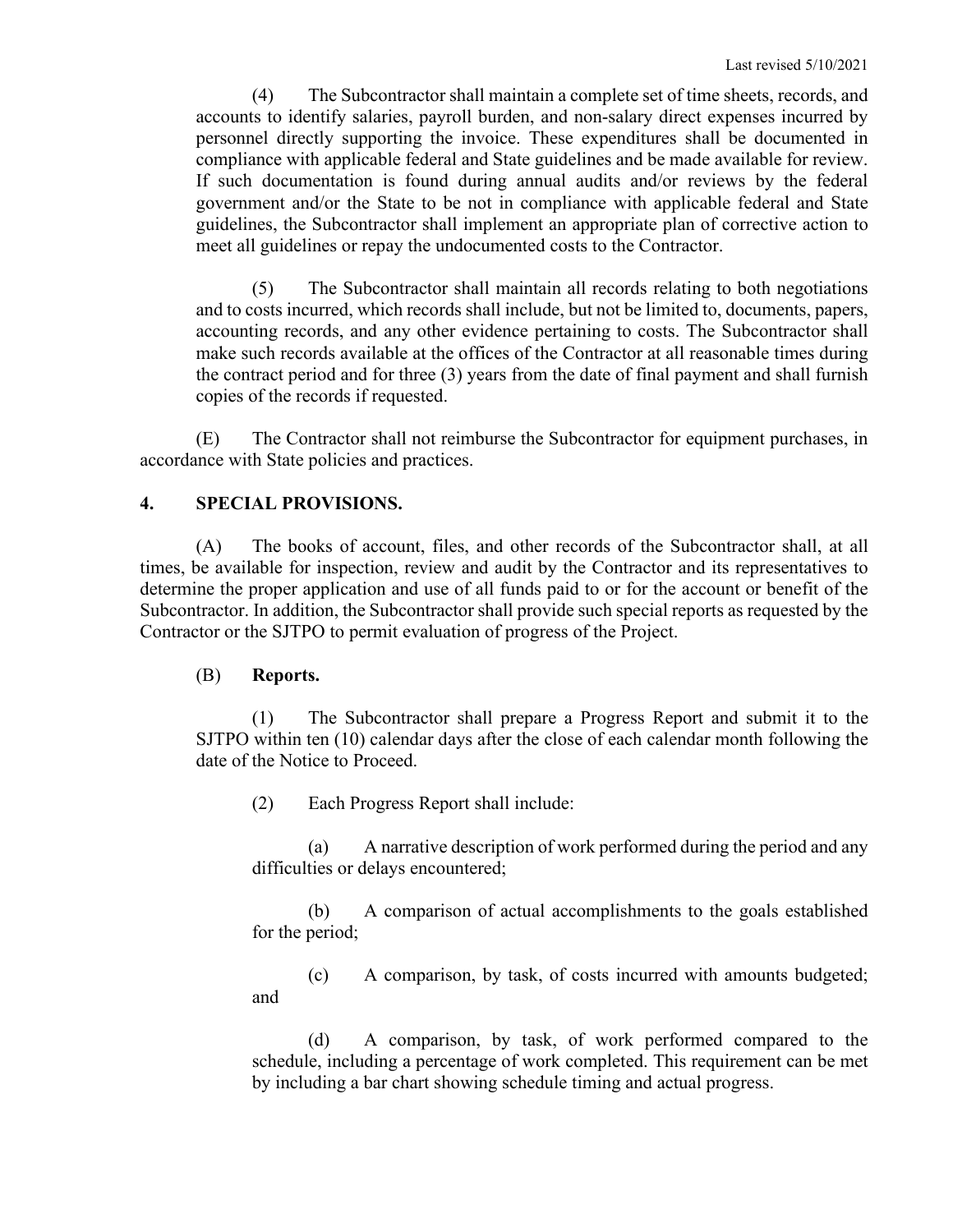(3) The following disclaimer statement shall appear on the cover or the title page of any published report concerning the Project:

*The preparation of this report has been financed in part by the U.S. Department of Transportation, Federal Highway Administration. This document is disseminated under the sponsorship of the U.S. Department of Transportation in the interest of information exchange. The United States Government assumes no liability for its contents of its use thereof.*

(C) [Reserved]

(D) The Subcontractor agrees that Disadvantaged Business Enterprise (DBE), as defined in 49 CFR Part 26 and FTA Circular 4716.1A, shall have the maximum opportunity to participate in the performance of contracts and subcontracts financed, in whole or in part, with federal funds provided under this Subcontract Agreement. For this agreement, a good faith effort should result in a **minimum DBE utilization of**  $\%$ , consistent with the Cost Proposal associated with this Project.

(E) Regulations of the New Jersey Department of Transportation relative to Restrictions on Lobbying is made a part of this Subcontract Agreement (Appendix A).

(F) The New Jersey Department of Transportation Certification of RECIPIENT is made a part of this Subcontract Agreement (Appendix B).

(G) The Certification of South Jersey Transportation Planning Organization is made a part of this Subcontract Agreement (Appendix C).

(H) The New Jersey Department of Transportation Code of Ethics for Vendors is made a part of this Subcontract Agreement (Appendix D).

(I) The New Jersey Department of Transportation Certification of RECIPIENT Eligibility is made a part of this Subcontract Agreement (Appendix E).

(J) The New Jersey Department of Transportation Americans with Disabilities Act provisions are made a part of this Subcontract Agreement (Appendix F).

(K) The State of New Jersey Equal Employment Opportunities for Contracts Funded by FHWA is made a part of this Subcontract Agreement (Appendix G).

(L) Equal Employment Opportunity Requirements for Procurement and Service Contracts in accordance with the provisions of N.J.S.A. 10:2-1 through 10:2-4 and N.J.S.A. 10:5- 3, et seq. is made a part of this Subcontract Agreement.

(M) The United States Department of Transportation (USDOT) Standard Title VI/Non-Discrimination Assurances DOT Order No. 1050.2A is made a part of this Subcontract Agreement (Appendix H through Appendix L). These appendices apply to the Subcontractor, who shall notify each potential subcontractor or supplier of the Subcontractor obligations under this Subcontract and the Acts and the Regulations relative to Non-discrimination on the grounds of race, color, or national origin.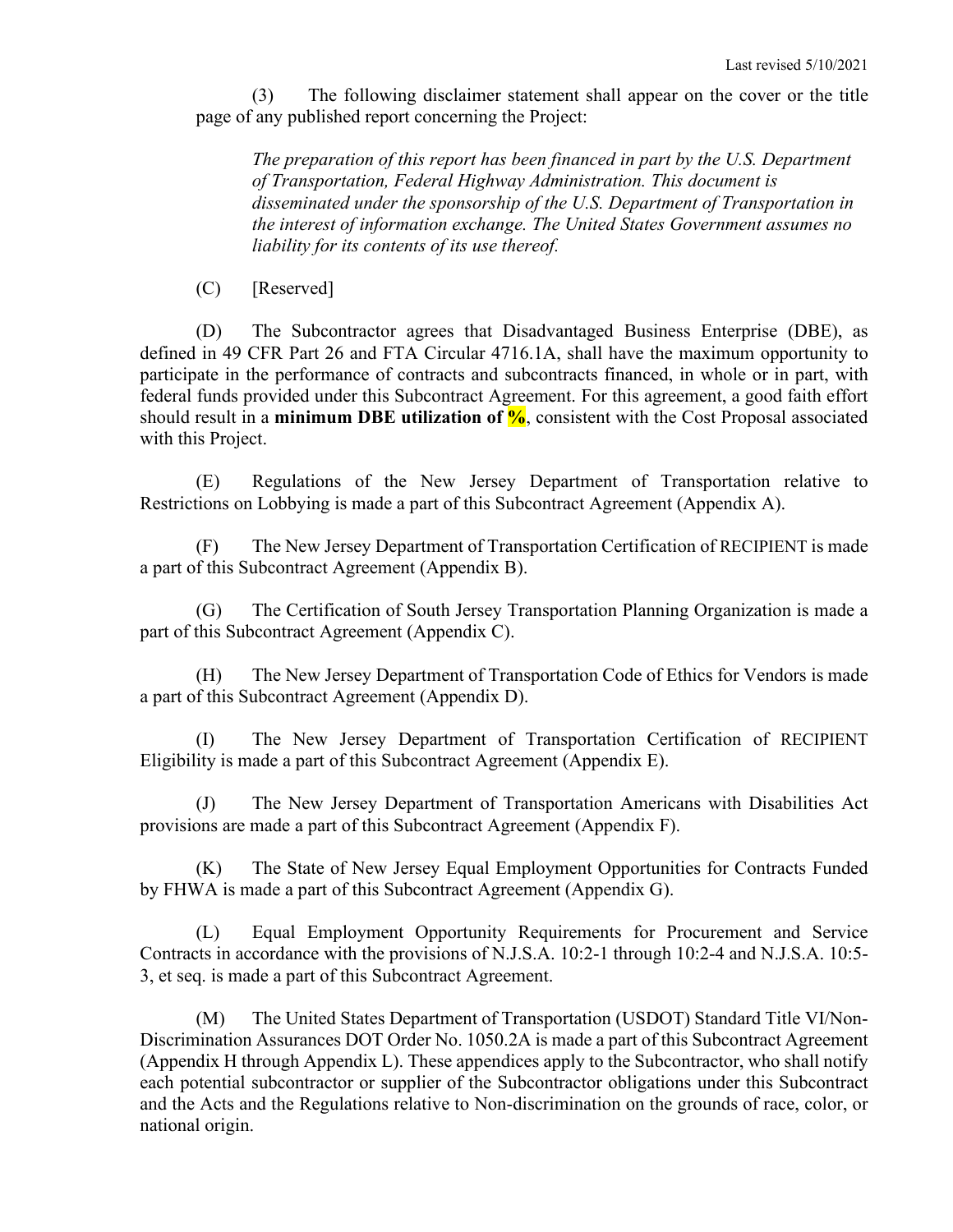(N) In the event of non-compliance by the Subcontractor with the nondiscrimination provisions of this Subcontract Agreement, the Contractor shall impose such sanctions as it may determine to be appropriate, including, but not limited to:

(1) Withholding payments to the Subcontractor until the Subcontractor complies; and

(2) Cancelling, terminating, or suspending this Subcontract Agreement, in whole or in part.

(O) This Subcontract Agreement may be terminated: (1) immediately for noncompliance in accordance with paragraph 4(H) above; (2) if funds are not forthcoming to Contractor pursuant to the Basic Agreement; (3) by mutual agreement; and (4) by Contractor in the event Subcontractor fails to perform its obligations under this Agreement. In the event the Agreement is terminated as a result of the Subcontractor's failure to perform, the Subcontractor shall turn over to the Contractor all work product developed under the Scope of the Work to the date of termination and shall reimburse the Contractor for all funds paid to the Subcontractor to the date of termination.

(P) If Subcontractor has not commenced the Project within two (2) months after the execution of this Subcontract Agreement, Subcontractor may be notified in writing that the funding hereunder is rescinded, and this Subcontract Agreement is terminated with no penalty to either Party except as expressly provided for in this Subcontract Agreement.

(Q) This Subcontract Agreement may not be assigned, in whole or in part, without the prior written consent of the Contractor.

(R) **Indemnification.** The Subcontractor hereby agrees to and shall defend, indemnify, protect and save harmless the Contractor and the SJTPO, its or their agents, servants, and employees, from and against all suits, claims, losses, demands or damages to the extent arising out of or claimed to arise out of the negligent acts, errors or omissions or intentional acts or omissions of the Subcontractor, its agents, servants, employees and subcontractors, of its obligation pursuant to this Subcontract Agreement or any breach of any of its representations, warranties or covenants set forth herein. The Subcontractor shall, at its own expense, pay all charges for attorneys and all costs and other expenses arising from any such suit or claim incurred in connection therewith. If any judgment shall be rendered against the Contractor and/or the SJTPO for which indemnification is provided under this paragraph, the Subcontractor shall, at its own expense, satisfy and discharge the same. This indemnification obligation is not limited by but is in addition to the insurance obligations contained in this Subcontract Agreement. This Indemnification section shall survive the termination and/or completion of this Agreement.

(S) The Subcontractor assumes sole responsibility for reimbursement to the Contractor of any expenditures disallowed should audit or other examination conclude that expenditures from funds allocated to the Subcontractor pursuant to this Subcontract Agreement were not made in compliance with the provisions of this Subcontract Agreement.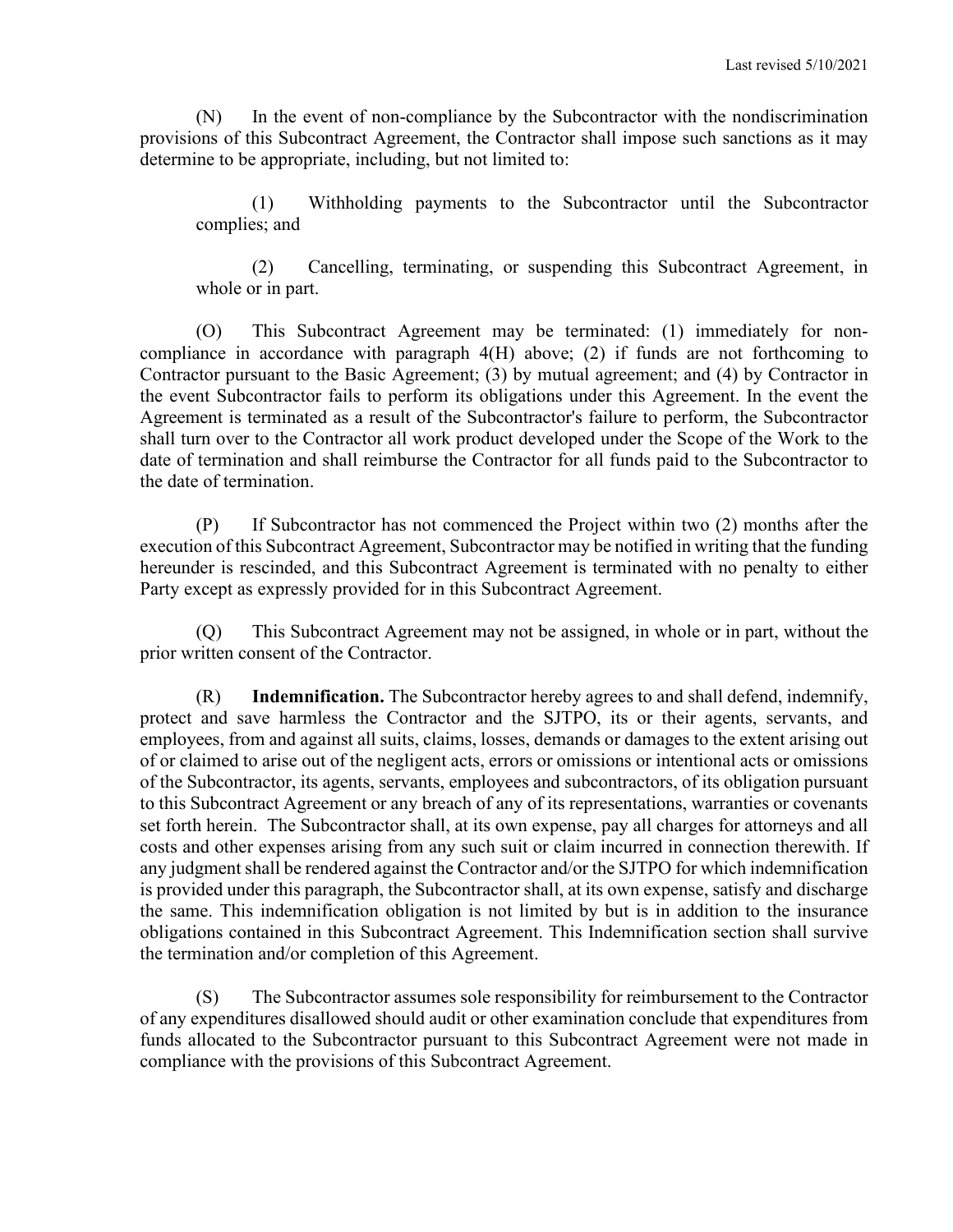## **5. FURTHER SUBCONTRACTORS.**

(A) Subject to the provisions of this section, work constituting the Project may be further subcontracted. The Subcontractor, pursuant to OMB Circular A-110/A-87 and State OMB Circular 93-05 and as a recipient of federal and state funds, is required to comply with all federal and state procurement guidelines. As such, it is understood that the Subcontractor shall ensure that the terms and conditions of proposed subcontracts are in full compliance with such regulations.

(B) With regard to each subcontract, the Subcontractor shall maintain all supporting documentation, including an executed agreement with the further subcontractor, on file for review by representatives of the Contractor, the State and the federal government. Each such further subcontract shall provide that the further subcontractor shall be responsible for complying with all federal, state, or local laws and regulations applicable to the performance of this Subcontract Agreement insofar as it relates to work performed by the further subcontractor.

(C) The Subcontractor shall make no claim for reimbursement for expenditures, which were incurred prior to any subcontract for services performed by the further subcontractor related to such subcontract.

(D) Each further subcontract shall provide that the further subcontractor shall look only to the Subcontractor for the payment of any claims of any nature whatsoever arising out of such further subcontract.

(E) The hiring of further Subcontractors or consultants is prohibited without the prior written approval of the Contractor.

## **6. REPRESENTATIONS, WARRANTIES, AND COVENANTS.**

(A) The Subcontractor covenants that the performance of work and services pursuant to the requirements of this Subcontract Agreement shall conform to professional standards of transportation planning as defined by the State.

(B) The Subcontractor represents and warrants that to solicit or secure this Subcontract Agreement, no company or person, other than a bona fide employee working solely for the Subcontractor, has been employed or retained; and that the Subcontractor has not paid or agreed to pay any company or person, other than a bona fide employee working solely for the Subcontractor, any finder's fee, commission, percentage, brokerage fee, gift or any other consideration, either contingent upon or resulting from the award or making of this Subcontract Agreement.

(C) The Subcontractor covenants that the patentable results of any demonstration project undertaken under this Subcontract Agreement and all information, designs, specifications, know-how, data, and findings developed in the performance of this Subcontract Agreement, including research studies, shall be made available to the public through either dedication, assignment to the United States, publication, or such other means as the Contractor shall determine.

(D) The Subcontractor covenants that it shall coordinate with the SJTPO and the Contractor all news releases, publicity and information to the media having to deal with the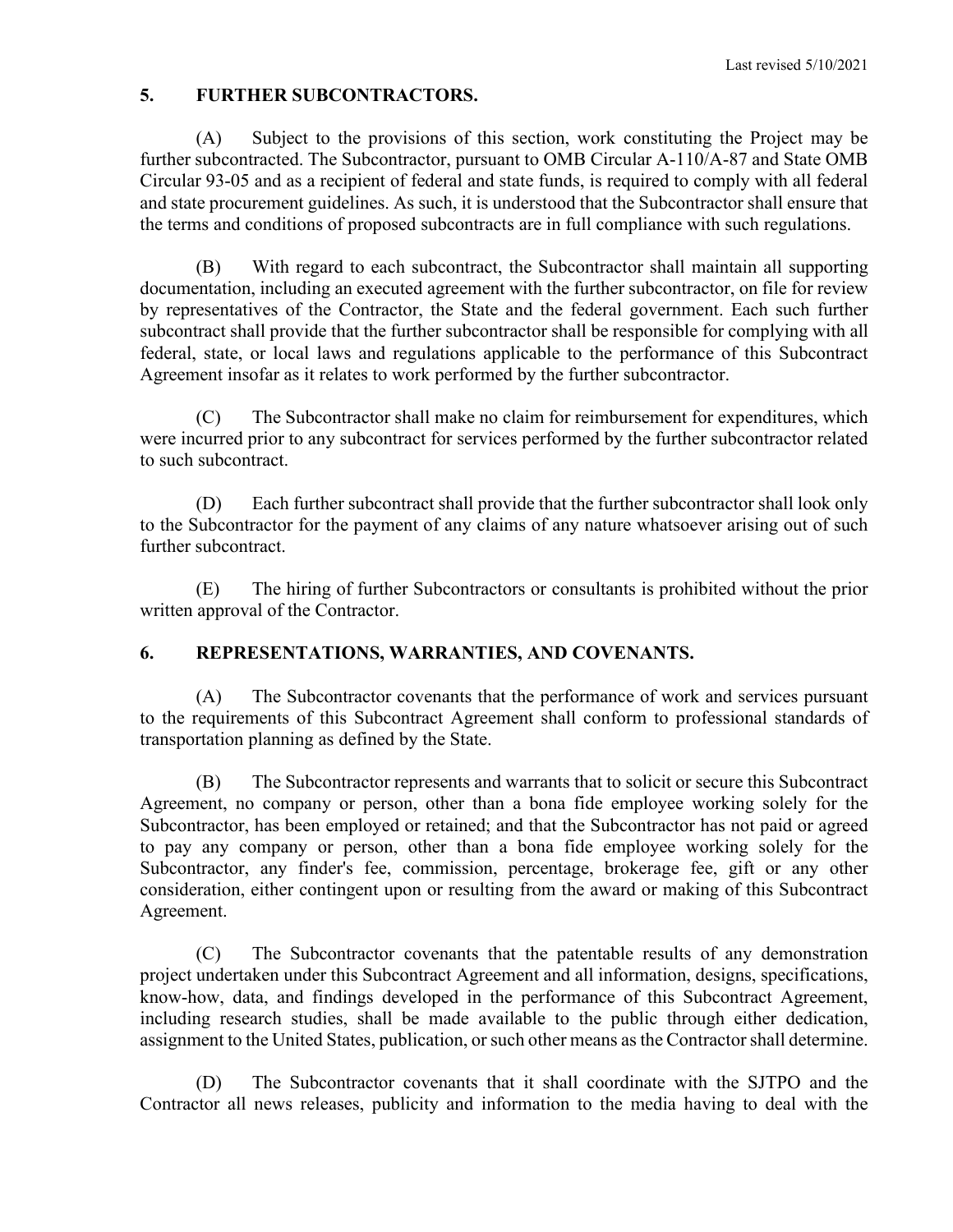progress of the Project. The Subcontractor shall furnish copies of all news releases and clippings to the Contractor.

(E) **Affirmative Action Requirements.** The parties to this Subcontract Agreement hereby incorporate herein the mandatory language of Subsection 3.4(a) of the Regulations promulgated by the Treasurer of the State of New Jersey pursuant to P.L. 1975, c.127, as amended and supplemented, and the Subcontractor agrees to comply fully with the terms, provisions, and obligations thereof; provided that said Subsection shall be applied subject to the terms of Subsection 3.4(d) of said Regulations.

The parties hereto agree further to incorporate herein the mandatory language of section 5.3 of the Regulations promulgated by the Treasurer of the State of New Jersey pursuant to P.L. 1975, c. 127 (N.J.A.C. 17:27), as amended and supplemented from time to time and the Subcontractor agrees to comply fully with the terms, provisions and obligations of said section 5.3.

(F) **Waiver or Modification.** It is further agreed that no waiver or modification of this Subcontract Agreement or of any covenant or condition hereof shall be valid unless made in writing and duly executed by the parties hereto.

(G) **Governing Laws.** The parties hereto agree that it is their intention that this Subcontract Agreement shall be construed in accordance with the laws of the State of New Jersey.

(H) **Compliance with Laws.** The Subcontractor agrees to comply with all local, state, and federal laws, rules, and regulations applicable to this Subcontract Agreement and to the services performed hereunder.

## **7. INSURANCE REQUIREMENTS.**

(A) The Subcontractor shall secure and maintain in force for the term of this Subcontract Agreement insurance as provided herein. The Subcontractor shall provide the SJTPO with current certificates of insurance for all coverages and renewals thereof, which must contain the proviso that the insurance provided in the certificates shall not be canceled for any reason except after thirty (30) days written notice to the SJTPO. Policies shall be issued by an insurance company authorized to do business in the State of New Jersey. The Policies shall list the SJTPO and Contractors as additional insured, as necessary.

(B) Insurance similar to that required of the Subcontractor shall be provided by or on behalf of all further subcontractors to cover their operations performed under this Subcontract Agreement and be included in all further subcontracts. The Subcontractor shall not be issued the Notice to Proceed until evidence of the insurance coverage required has been received, reviewed, and approved by the SJTPO.

(C) The insurance to be provided by the Subcontractor shall include:

| (1) | Worker's Compensation and Employer's Liability |                       |           |  |  |
|-----|------------------------------------------------|-----------------------|-----------|--|--|
|     | (a)                                            | Each Accident         | \$500,000 |  |  |
|     | (b)                                            | Disease Each Employer | \$500,000 |  |  |
|     | (c)                                            | Disease Policy Limit  | \$500,000 |  |  |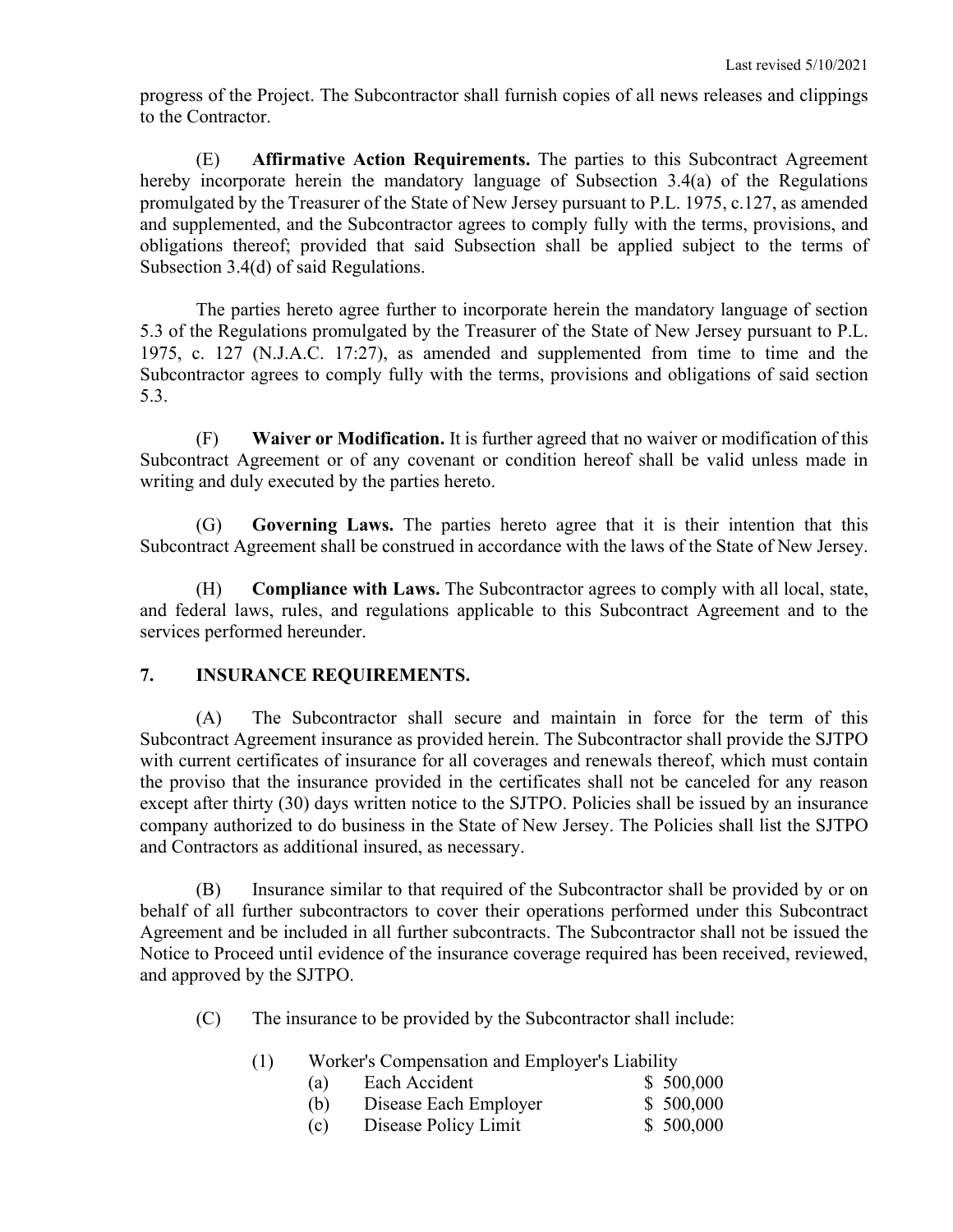| (2) | Commercial General Liability:     |                             |             |  |
|-----|-----------------------------------|-----------------------------|-------------|--|
|     | (a)                               | <b>Bodily Injury</b>        |             |  |
|     |                                   | Each Person                 | \$1,000,000 |  |
|     |                                   | Each Occurrence             | \$1,000,000 |  |
|     | (b)                               | <b>Property Damage</b>      |             |  |
|     |                                   | Each Person                 | \$1,000,000 |  |
|     |                                   | Aggregate                   | \$2,000,000 |  |
| (3) | Commercial Automobile Liability:  |                             |             |  |
|     | (a)                               | Bodily Injury               |             |  |
|     |                                   | Each Person                 | \$1,000,000 |  |
|     |                                   | Each Occurrence             | \$1,000,000 |  |
|     | (b)                               | <b>Property Damage</b>      |             |  |
|     |                                   | Each Occurrence             | \$250,000   |  |
| (4) | Professional Liability Insurance: |                             |             |  |
|     | (a)                               | Claims Made/Aggregate Basis | \$1,000,000 |  |

#### **8. NOTICE.**

All notices required or desired to be given pursuant to this Subcontract Agreement shall be made in writing, and any reports, studies, surveys or other information required to be provided pursuant to this Subcontract Agreement, shall be sent to the parties by regular mail, postage prepaid, as follows:

| If to Contractor:    | South Jersey Transportation Authority<br>Farley Service Plaza<br>P.O. Box 351<br>Hammonton, NJ 08037<br>Attn: Stephen Dougherty, Executive Director             |
|----------------------|-----------------------------------------------------------------------------------------------------------------------------------------------------------------|
| If to SJTPO:         | South Jersey Transportation Planning Organization<br>782 S. Brewster Road, Unit B-6<br>Vineland, NJ 08361<br>Attn: Jennifer Marandino, P.E., Executive Director |
| If to Subcontractor: | <b>Company Name</b>                                                                                                                                             |
|                      | <b>Company Address</b>                                                                                                                                          |
|                      | City, State, Zip                                                                                                                                                |
|                      | Attn:                                                                                                                                                           |

**9. INCORPORATION OF APPLICABLE PROVISIONS OF BASIC AGREEMENT.**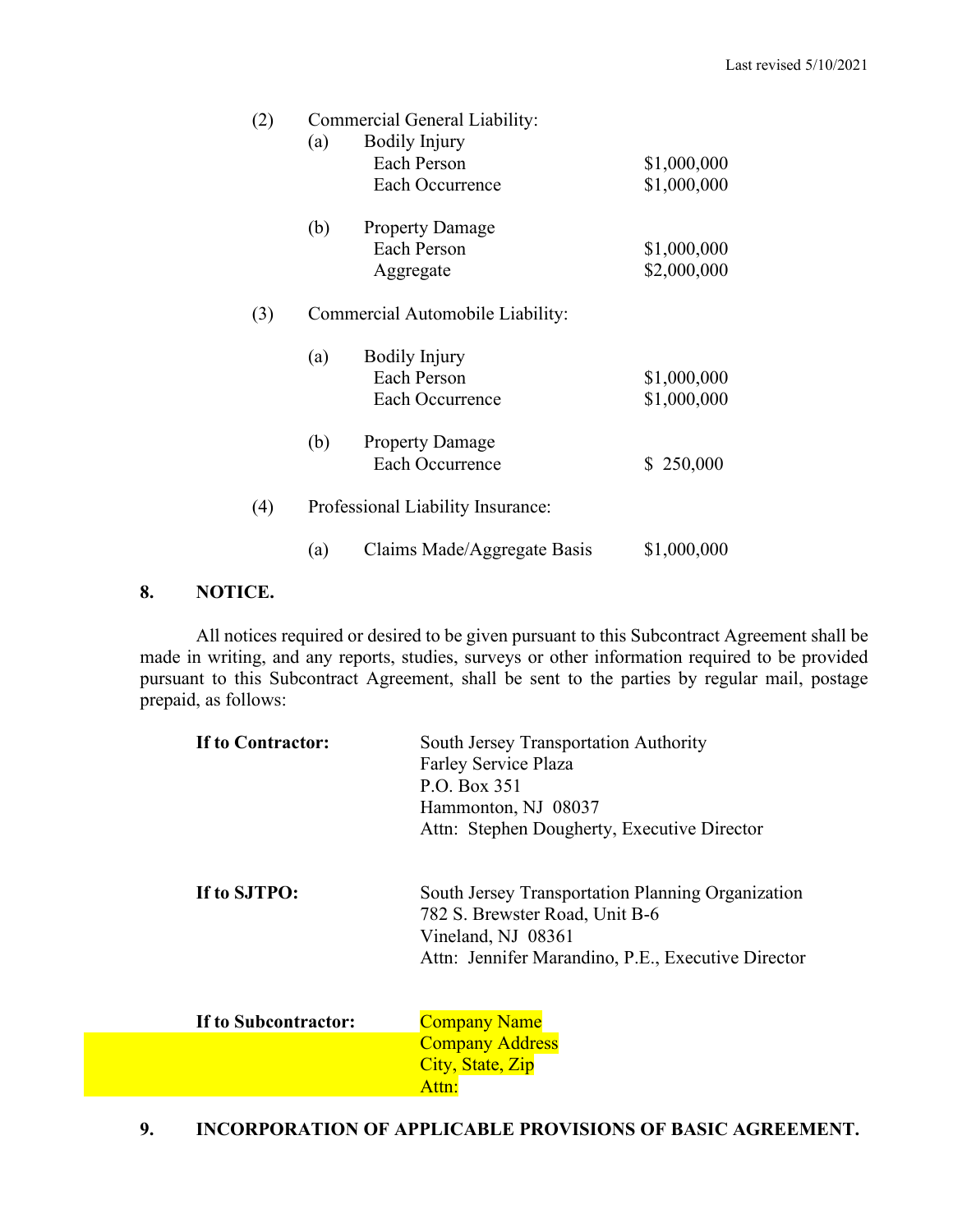All applicable provisions contained in the Basic Agreement (Appendix M), except as modified herein, shall be binding upon the Subcontractor, and the Subcontractor agrees to comply with the same.

#### **10. MISCELLANEOUS**

(A) Subcontractor warrants that it is authorized to sign this Agreement and bind itself, and its successors and assignees, heirs and/or trustees to comply with the terms and provisions of this Agreement.

(B) This Agreement shall be effective upon execution by both parties.

(C) This Agreement was negotiated at arms-length and shall not be construed against its drafter as the Parties participated equally in its drafting.

(D) Subcontractor acknowledges that it has executed this Agreement after being given the opportunity to consult with legal counsel, after considering the terms of the Agreement, and further acknowledges that the appropriate corporate officials, agents, employees, and/or representatives have reviewed this Agreement in its entirety, understands all of the terms and freely, voluntarily, and knowingly, without duress or coercion, assents to all of the terms and conditions contained herein.

(E) This Agreement may be executed in several counterparts, each of which shall be deemed an original and all of which shall constitute one and the same instrument. Executed copies hereof may be delivered by facsimile or by email in a PDF attachment, and upon receipt, shall be deemed originals and binding upon the Parties hereto. Without limiting or otherwise affecting the validity of executed copies hereof that have been delivered by facsimile or by email in a PDF attachment, the Parties shall use diligent efforts to deliver originals as promptly as possible after execution.

(F) By signing below, all Parties indicate that they have carefully read and understand the terms of this Agreement, enter into this Agreement knowingly, voluntarily and of their own free will, understand its terms and significance and intend to abide by its provisions without exception.

(G) **Severability**. If any paragraph of this Agreement or any portion thereof is determined to be unenforceable or invalid by the decision of any court of competent jurisdiction, which determination is not appealed or appealable, for any reason whatsoever, such unenforceability or invalidity shall not invalidate the whole Agreement, but the Agreement shall be construed as if it did not contain the particular provision held to be invalid and the rights and obligations of the Parties shall be construed and enforced accordingly.

(H) **Headings**. The division of this Agreement into paragraphs and the use of headings are for convenience of reference only and shall not modify or affect the interpretation or construction of this Agreement or any of its provisions.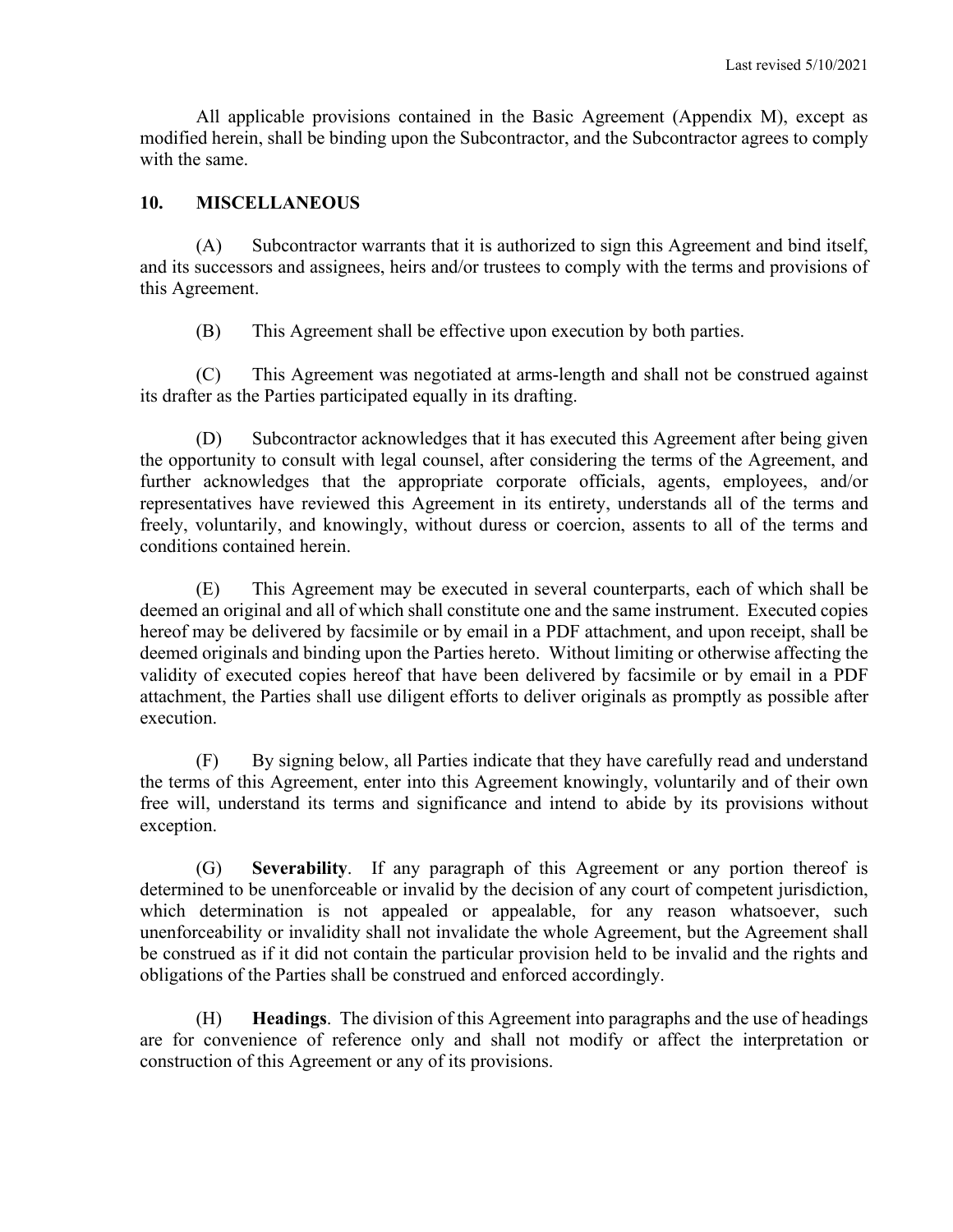IN WITNESS WHEREOF, the parties have executed this Subcontract Agreement the day and year first above written.

**ATTEST: SOUTH JERSEY TRANSPORTATION AUTHORITY**  $\mathbf{B}$ y **(SEAL) ATTEST: COMPANY NAME \_\_\_\_\_\_\_\_\_\_\_\_\_\_\_\_\_\_\_\_\_\_\_\_\_\_\_\_\_\_ By\_\_\_\_\_\_\_\_\_\_\_\_\_\_\_\_\_\_\_\_\_\_\_\_\_\_\_\_\_\_\_\_ (SEAL)**

This Subcontract Agreement has been reviewed and is found to be consistent with the authorizing resolution adopted by the South Jersey Transportation Planning Organization.

By:  $\frac{1}{2}$  . The set of  $\frac{1}{2}$  is the set of  $\frac{1}{2}$  . The set of  $\frac{1}{2}$  is the set of  $\frac{1}{2}$ 

Executive Director, SJTPO Date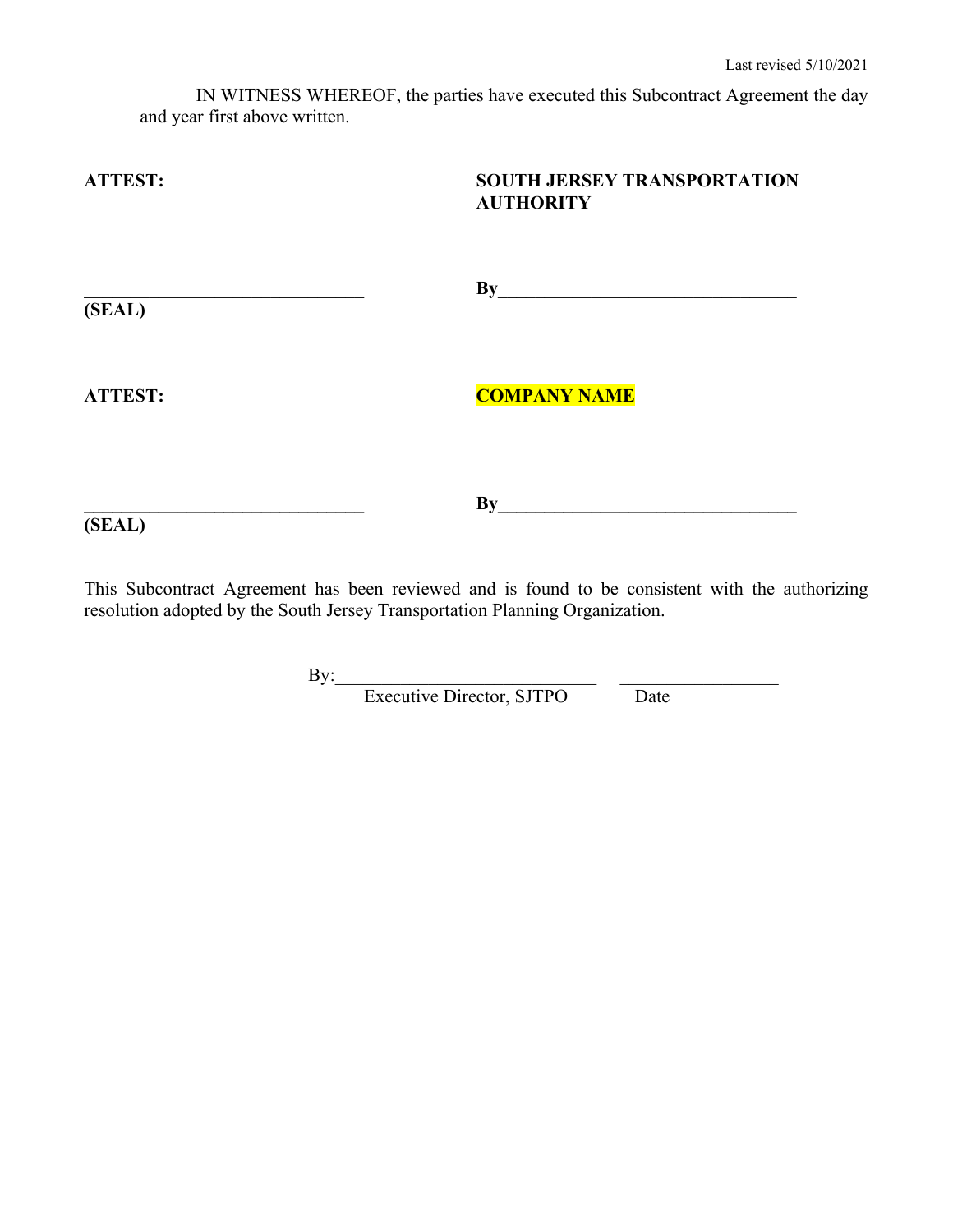## **APPENDIX A**

## **CERTIFICATION OF RESTRICTIONS ON LOBBYING**

 $\mathbf{I},$ 

(Name and Title of Grantee Official) hereby certify on behalf of RECIPIENT, that:

- (1) No Federal appropriated funds have been paid or will be paid, by or on behalf of the undersigned, to any person for influencing or attempting to influence an officer or employee of any agency, a Member of Congress, an officer or employee of Congress, or an employee of a Member of Congress in connection with the awarding of any Federal contract, the making of any Federal grant, the making of any Federal loan, the entering into of any cooperative agreement, and the extension, continuation, renewal, amendment, or modification of any Federal contract, grant, loan, or cooperative agreement.
- (2) If any funds other than Federal appropriated funds have been paid or will be paid to any person for influencing or attempting to influence an officer or employee of any agency, a Member of Congress, an officer or employee of Congress, or an employee of a Member of Congress in connection with this Federal contract, grant, loan, or cooperative agreement, the undersigned shall complete and submit Standard Form-LLL, "Disclosure Form to Report Lobbying," in accordance with its instructions.
- (3) The undersigned shall require that the language of this certification be included in the award documents for all subawards at all tiers (including subcontracts, subgrants, and contracts under grants, loans, and cooperative agreements) and that all subRECIPIENTS shall certify and disclose accordingly.

This certification is a material representation of fact upon which reliance is placed when this transaction was made or entered into. Submission of this certification is a prerequisite for making or entering into this transaction imposed by section 1352, title 31, U.S.Code. Any person who fails to file the required certification shall be subject to a civil penalty of not less than \$10,000 and not more than \$100,000 for each such failure.

Executed this  $\_\_\_\_\_\_\$  day of  $\_\_\_\_\_\_\_\_\_\_\_\,.$ 

 $\mathbf{By:}$ 

 $\mathcal{L}_\text{max}$  , and the set of the set of the set of the set of the set of the set of the set of the set of the set of the set of the set of the set of the set of the set of the set of the set of the set of the set of the (Signature and Title of Authorized Official)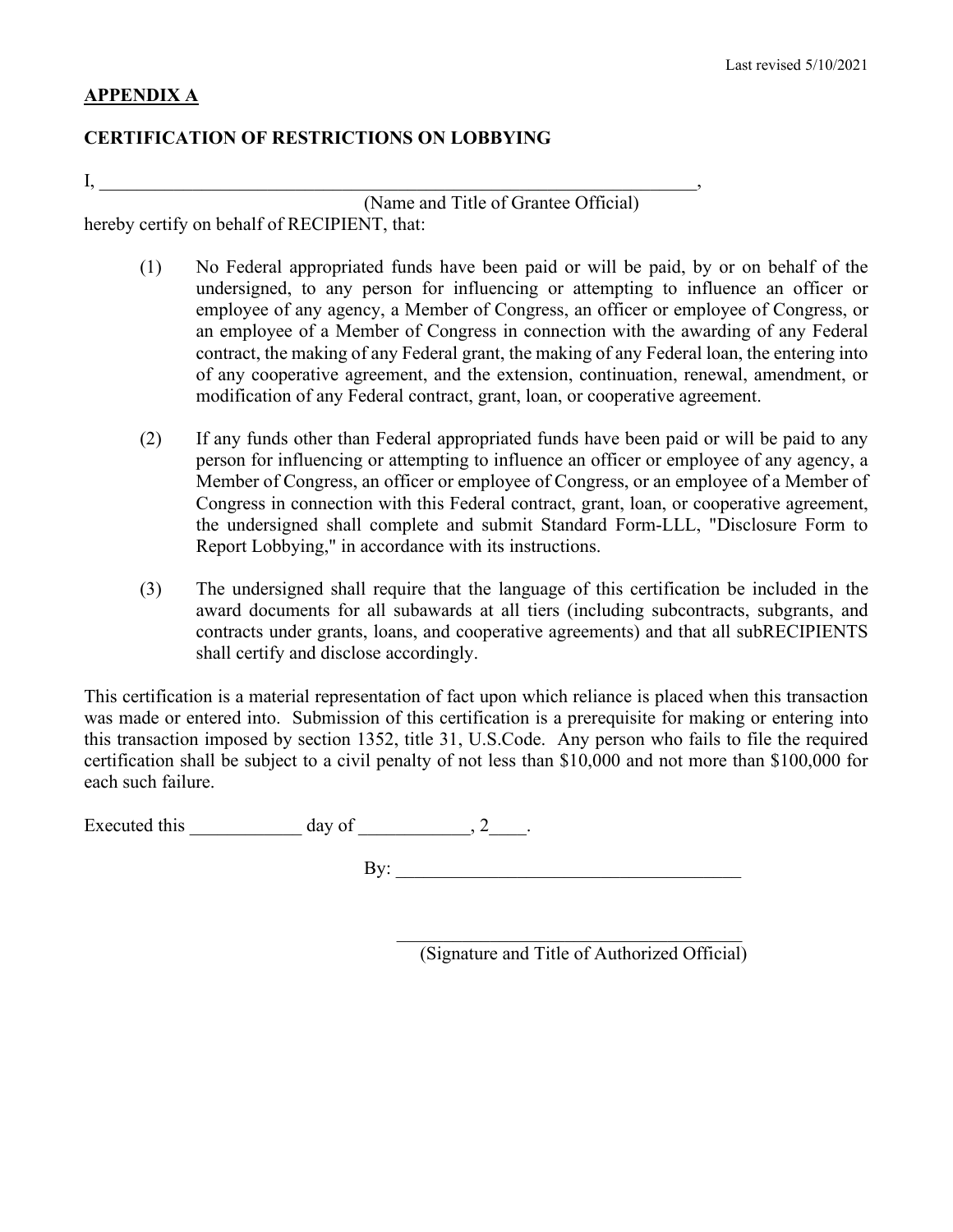#### **APPENDIX B**

## **CERTIFICATION OF RECIPIENT**

In executing the Agreement the RECIPIENT's signatory certifies on behalf of the RECIPIENT that neither he, nor any other officer, agent or employee of the RECIPIENT has:

1. employed or retained for a commission, percentage, brokerage, contingent fee, or other consideration, any firm or person (other than a bonafide employee working solely for him or the RECIPIENT) to solicit or secure this Agreement.

2, agreed, as an express or implied condition for obtaining this contract, to employ or retain the services of any firm or person in connection with carrying out the Agreement, or

3. paid, or agreed to pay, to any firm, organization or person (other than a bonafide employee working solely for him or the RECIPIENT) any fee, contribution, donation, or consideration of any kind for, or in connection with, procuring or carrying out the Agreement;

except as expressly Stated in a disclosure letter to the STATE which shall accompany the Agreement after execution by the RECIPIENT on submission to the Commissioner or his designee for execution.

The RECIPIENT acknowledges that this certificate furnished to the STATE and the Federal Highway Administration, U.S. Department of Transportation, in connection with this Agreement, is subject to applicable State and Federal laws, both criminal and civil.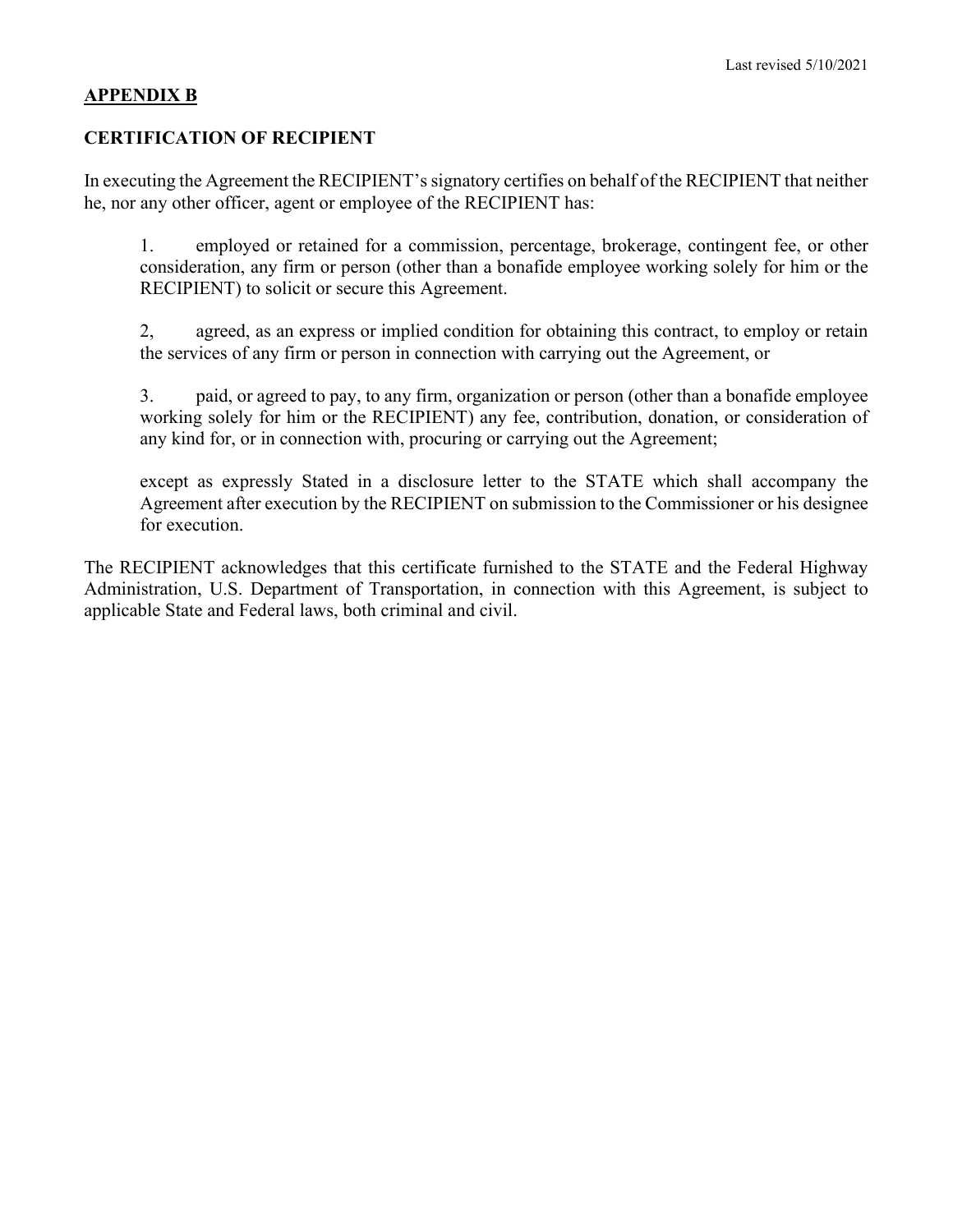#### **APPENDIX C**

#### **CERTIFICATION OF SOUTH JERSEY TRANSPORTATION PLANNING ORGANIZATION**

In executing the Agreement the SJTPO's signatory certifies that to the best of his knowledge, the RECIPIENT or its representative has not been required, directly or indirectly as an express or implied condition in connection with obtaining or carrying out this Agreement, to:

1. employ or retain, or agree to employ or retain, any firm or person, or

2. pay, or agree to pay, to any firm, person, or organization, any fee, contribution, donation, or consideration of any kind;

except as expressly Stated in a disclosure letter to the Federal Highway Administration and/or Federal Transportation Administration, U.S. Department of Transportation.

The SJTPO acknowledges that this certificate is to be furnished to the Federal Highway Administration, U.S. Department of Transportation, in connection with agreements involving participation of Federal-aid highway funds, and the Federal Transportation Administration, in connection with agreements involving participation of FTA Metropolitan Planning (PL) funds, and is subject to applicable State and Federal laws, both criminal and civil.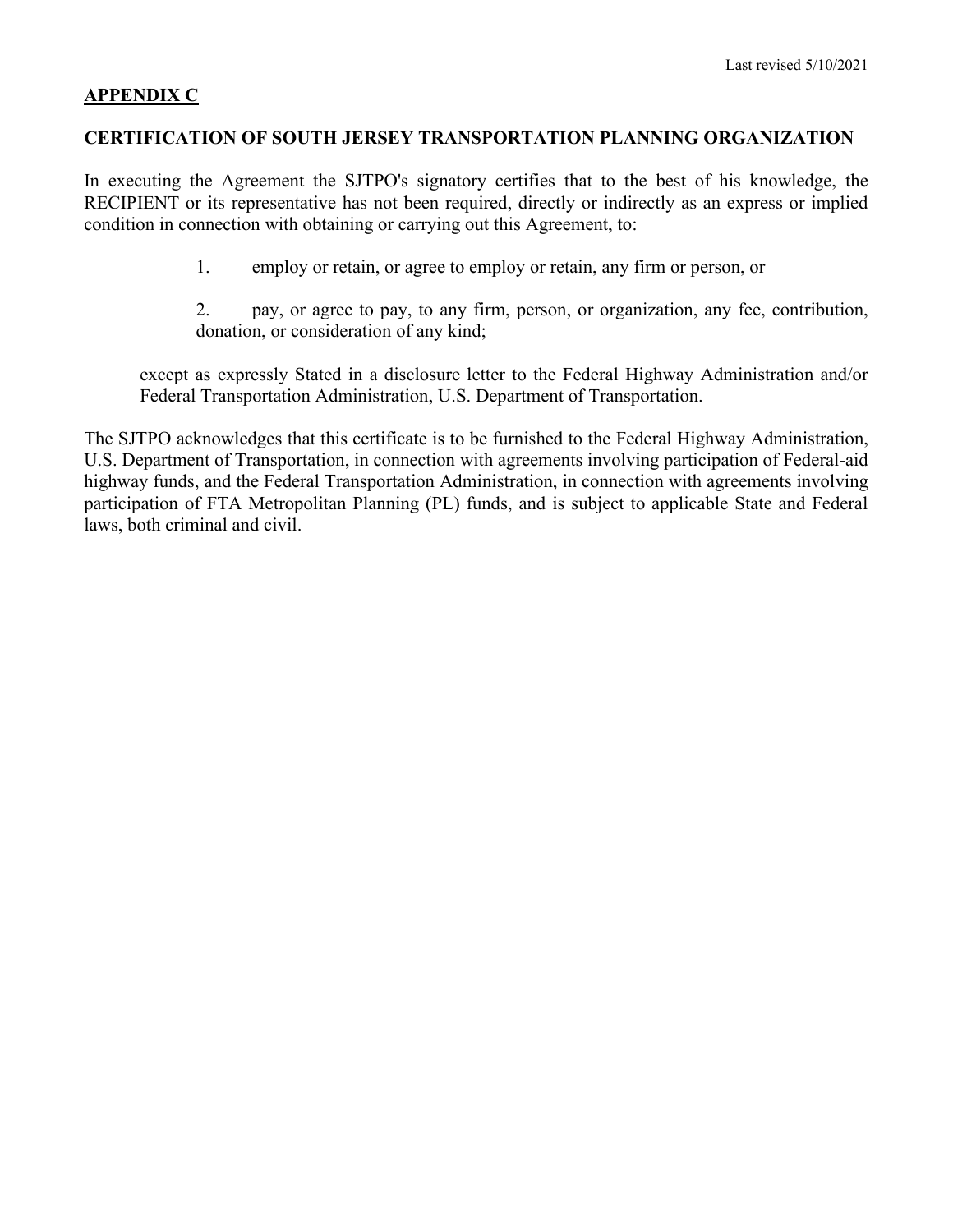## **APPENDIX D**

## **NJDOT CODE OF ETHICS FOR VENDORS**

- 1. No vendor\* shall employ any NJDOT officer or employee in the business of the vendor or professional activity in which the vendor is involved with Department officer or employee.
- 2. No vendor shall offer or provide any interest, financial or otherwise, direct or indirect, in the business of the vendor or professional activity in which the vendor is involved with the Department officer or employee.
- 3. No vendor shall cause or influence or attempt to cause or influence any NJDOT employee or officer in his or her official capacity in any manner which might tend to impair the objectivity or independence of judgment of that NJDOT officer or employee.
- 4. No vendor shall cause or influence, or attempt to cause or influence, any NJDOT officer or employee to use or attempt to use his or her official position to secure any unwarranted privileges or advantages for that vendor or for any other person.
- 5. No vendor shall offer any NJDOT officer or employee any gift, favor, service or other thing of value under circumstances from which it might be reasonably inferred that such gift, service or other thing of value was given or offered for the purpose of influencing the RECIPIENT in the discharge of his or her official duties. In addition , employees or officers of NJDOT will not be permitted to accept breakfasts, lunches, dinners, alcoholic beverages, tickets to entertainment and/or sporting events or any other item which could be construed as having more than nominal value.
	- **NOTE:** This section would permit an NJDOT employee or officer to accept food or refreshments of relatively low monetary value provided during the course of a meeting, conference or other occasion where the employee is properly in attendance (for example coffee, danish, tea or soda served during a conference break). Acceptance of unsolicited advertising or promotional materials of nominal value (such as inexpensive pens, pencils or calendars) would also be permitted.

Any questions as to what is or is not acceptable or what constitutes proper conduct for a Departmental employee or officer should be referred to the Department's Ethics Liaison Officer or his or her designee.

- 6. This code is intended to augment, not to replace existing administrative orders and the current Departmental Code of Ethics.
- 7. This code shall take effect immediately upon approval of the NJ Executive Commission on Ethical Standards and adoption by the NJDOT.

\*Vendor is defined as any general contractor, subcontractor, consultant, person, firm, corporation or organization engaging in or seeking to do business with NJDOT.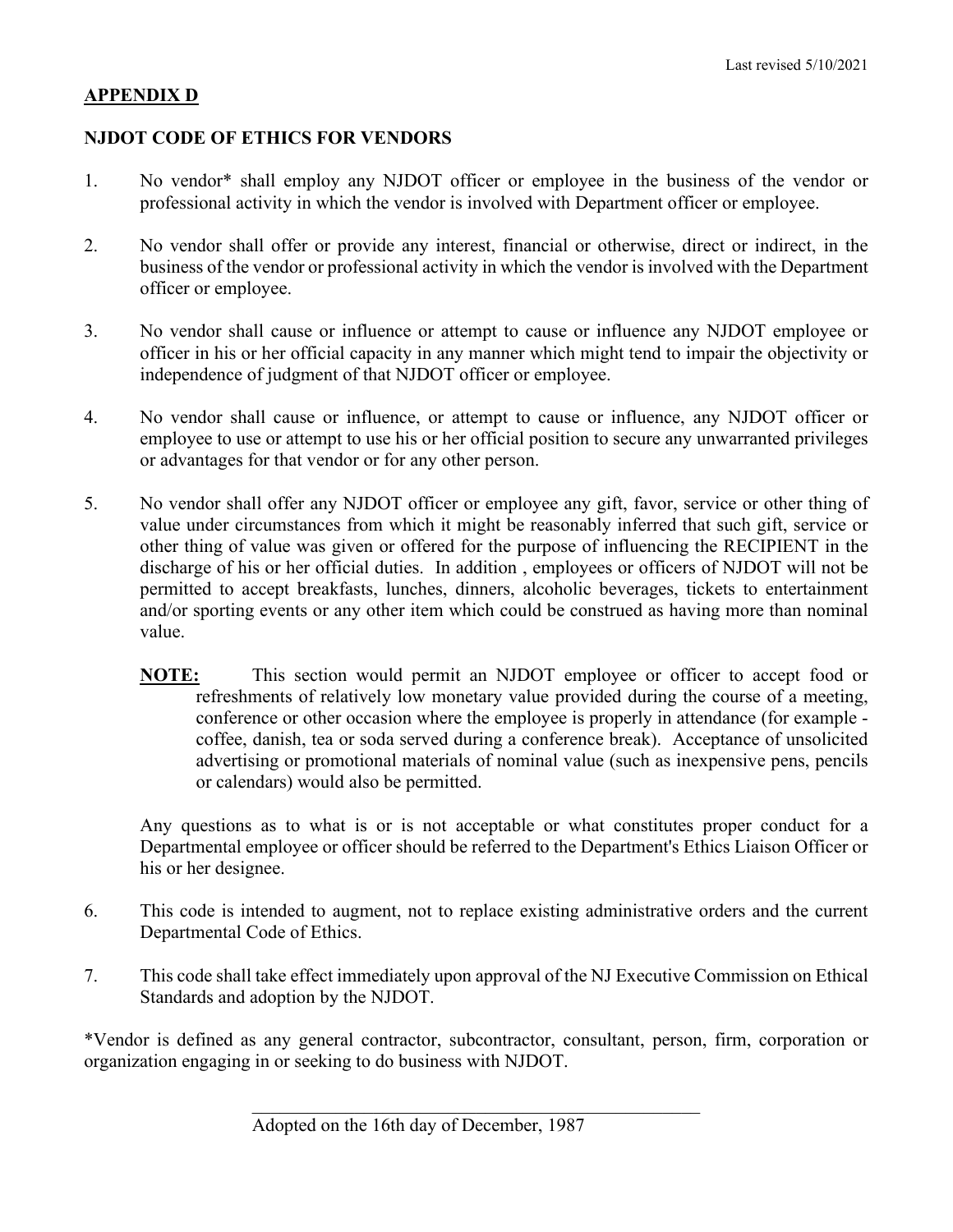### **APPENDIX E**

## **CERTIFICATION OF RECIPIENT ELIGIBILITY**

I hereby certify under penalty of perjury under the laws of the United States, that except as noted below, the company or any person associated therewith in the capacity of owner, partner, director, officer, principal, Project director, manager, auditor, or any position involving the administration of federal or State funds:

is not currently under suspension, debarment, voluntary exclusion, or determination of ineligibility by any federal, State or local government agency;

has not been suspended, debarred, voluntarily excluded or determined ineligible by any federal, State or local government agency within the past 3 years;

does not have a proposed debarment pending; and

\_\_\_\_\_\_\_\_\_\_\_\_\_\_\_\_\_\_\_\_\_\_\_ \_\_\_\_\_\_\_\_\_\_\_\_\_\_\_\_\_\_\_\_\_\_\_\_\_

has not been indicted, convicted, or had a civil judgment rendered against (it) by a court of competent jurisdiction in any matter involving fraud or official misconduct within the past 3 years.

(Insert exceptions - for any exception noted, indicate to whom it applies, initiating agency, and dates of action. Providing false information may result in criminal prosecution or administrative sanctions. If no exceptions, insert "None".)

Attest: RECIPIENT

Name/Title Name/Title

Date: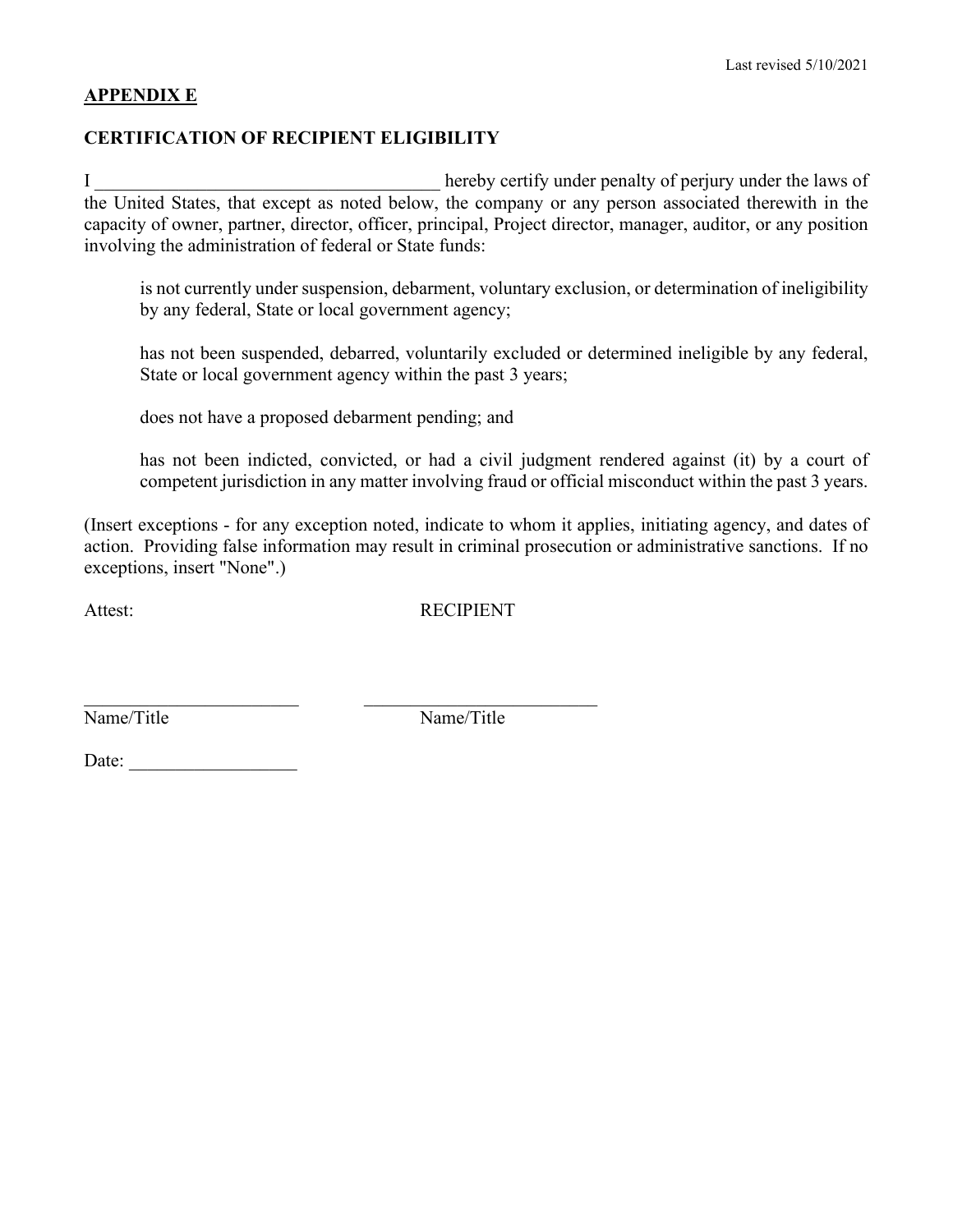#### Last revised 5/10/2021

#### **APPENDIX F**

#### **AMERICANS WITH DISABILITIES ACT**

Equal Opportunity For Individuals With Disabilities.

The RECIPIENT and the STATE do hereby agree that the provisions of Title II of the Americans With Disabilities Act of 1990 (the "Act") (42 U.S.C. Sec. 12101 et seq.), which prohibits discrimination on the basis of disability by public entities in all services, programs, and activities provided or made available by public entities, and the rules and regulations promulgated pursuant thereunto, are made a part of this contract. In providing any aid, benefit, or service on behalf of the STATE pursuant to this contract, the RECIPIENT agrees that the performance shall be in strict compliance with the Act. In the event that the RECIPIENT, its agents, servants, employees, or subconsultants violate or are alleged to have violated the Act during the performance of this contract, the RECIPIENT shall defend the STATE in any action or administrative proceeding commenced pursuant to this Act. The RECIPIENT shall indemnify, protect, and save harmless the STATE, its agents, servants, and employees from and against any and all suits, claims, losses, demands, or damages of whatever kind or nature arising out of or claimed to arise out of the alleged violation. The RECIPIENT shall, at its own expense, appear, defend, and pay any and all charges for legal services and any and all costs and other expenses arising from such action or administrative proceeding or incurred in connection therewith.

In any and all complaints brought pursuant to the STATE'S grievance procedure, the RECIPIENT agrees to abide by any decision of the STATE which is rendered pursuant to said grievance procedure. If any action or administrative proceeding results in an award of damages against the STATE or if the STATE incurs any expense to cure a violation of the ADA which has been brought pursuant to its grievance procedure, the RECIPIENT shall satisfy and discharge the same at its own expense.

The STATE shall, as soon as practicable after a claim has been made against it, give written notice thereof to the RECIPIENT along with full and complete particulars of the claim. If any action or administrative proceeding is brought against the STATE or any of its agents, servants, and employees, the STATE shall expeditiously forward or have forwarded to the RECIPIENT every demand, complaint, notice, summons, pleading, or other process received by the STATE or its representatives.

It is expressly agreed and understood that any approval by the STATE of the services provided by the RECIPIENT pursuant to this contract will not relieve the RECIPIENT of the obligation to comply with the Act and to defend, indemnify, protect, and save harmless the STATE pursuant to this paragraph.

It is further agreed and understood that the STATE assumes no obligation to indemnify or save harmless the RECIPIENT, its agents, servants, employees and subconsultants for any claim which may arise out of their performance of this Agreement. Furthermore, the RECIPIENT expressly understands and agrees that the provisions of this indemnification clause shall in no way limit the RECIPIENT's obligations assumed in this Agreement, nor shall they be construed to relieve the RECIPIENT from any liability, nor preclude the STATE from taking any other actions available to it under any other provisions of this Agreement or otherwise at law.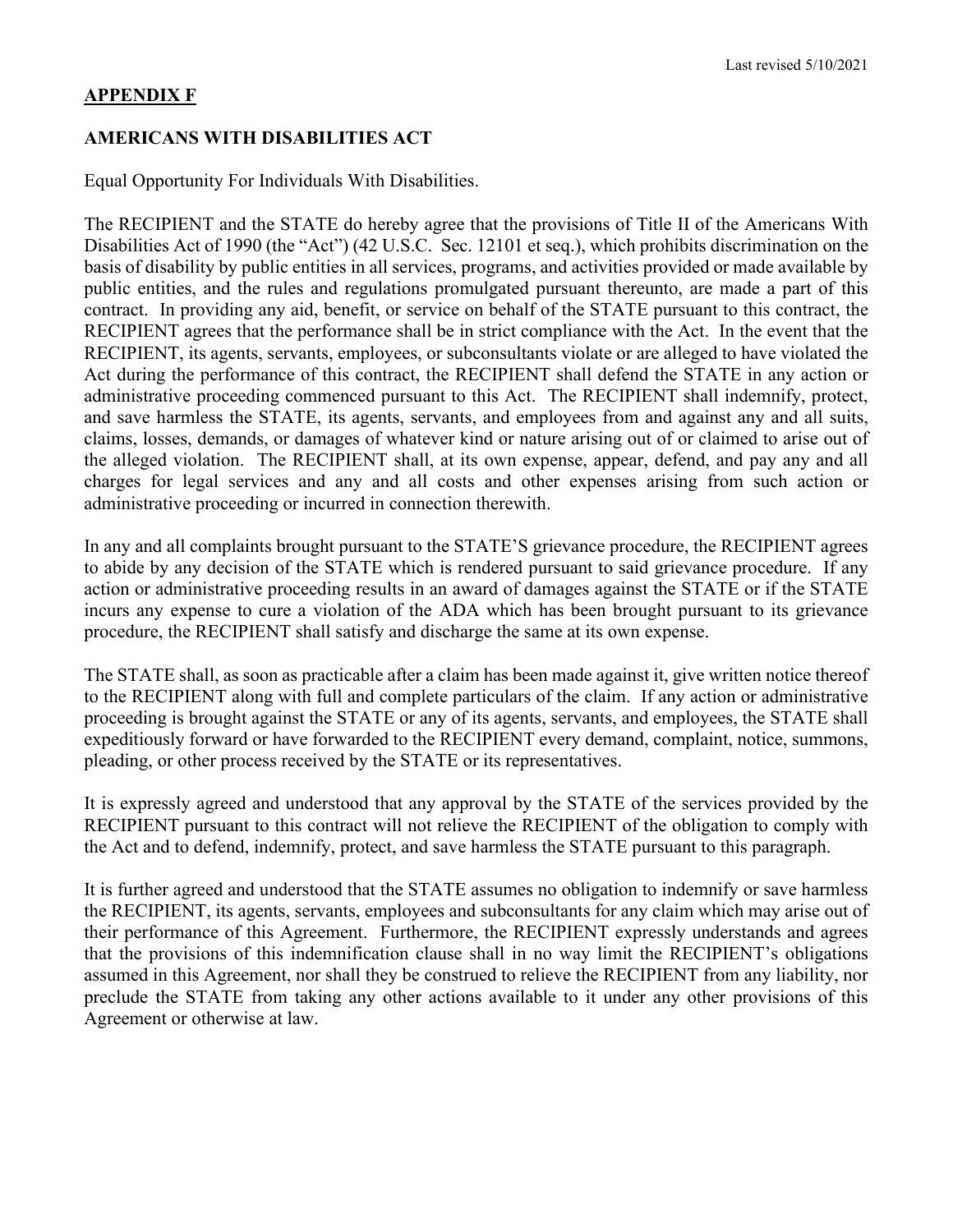#### **APPENDIX G**

#### **STATE OF NEW JERSEY EQUAL EMPLOYMENT OPPORTUNITY FOR CONTRACTS FUNDED BY FHWA**

The parties to this Agreement do hereby agree that the provisions of NJSA 10:2-1 through 10:2-4 and NJSA 10:5-31 et seq (PL 1975, c 127, as amended and supplemented) dealing with discrimination in employment on public contracts, and the rules and regulations promulgated pursuant thereunto, are hereby made a part of this Agreement and are binding upon them.

During the performance of this Agreement, the RECIPIENT agrees as follows:

- a. The RECIPIENT, will not discriminate against any employee or applicant for employment because of age, race, creed, color, national origin, ancestry, marital status or sex. The RECIPIENT will take affirmative action to ensure that such applicants are recruited and employed, and that employees are treated during employment, without regard to their age, race, creed, color, national origin, ancestry, marital status or sex. Such action shall include but not be limited to the following: employment, upgrading, demotion, or transfer, recruitment or recruitment advertising; layoff or termination; rates of pay or other forms of compensation; and selection for training, including apprenticeship. The RECIPIENT agrees to post in conspicuous places, available to employees and applicants for employment, notices to be provided by the Department of Transportation's Compliance Officer setting forth provisions of this nondiscrimination clause;
- b. The RECIPIENT will, in all solicitations or advertisements for employees placed by or on behalf of the RECIPIENT, state that all qualified applicants will receive consideration for employment without regard to age, race, creed, color, national origin, ancestry, marital status or sex;
- c. The RECIPIENT, will send to each labor union or representative of workers with which it has a collective bargaining agreement or other contract or understanding, a notice, to be provided by the Department of Transportation's Compliance Officer, advising the labor union or worker's representative of the contractor's commitments under this act and shall post copies of the notice in conspicuous places available to employees and applicants for employment.

The notices referred to in paragraphs a and c may be obtained at the preconstruction conference.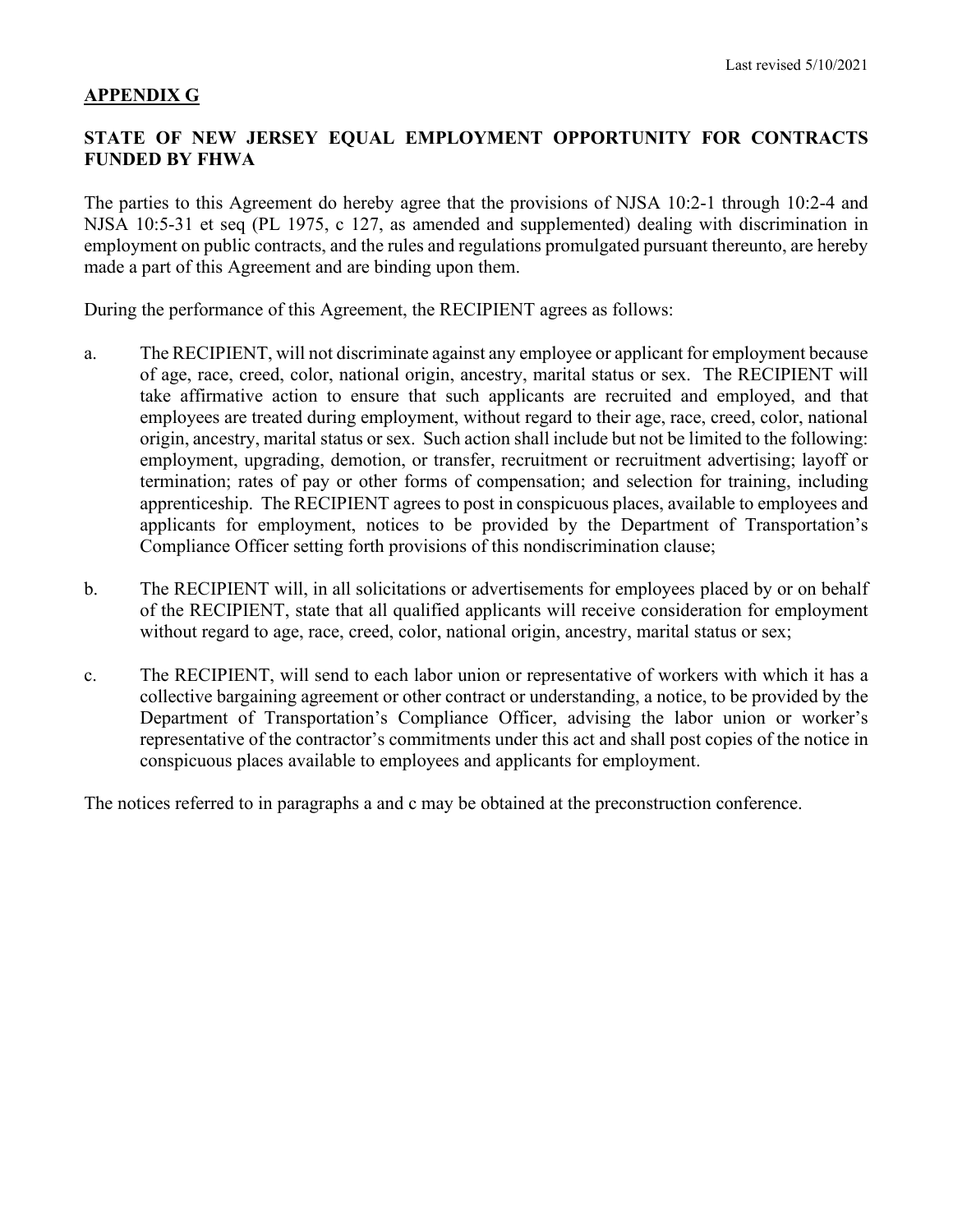#### **APPENDIX H**

During the performance of this contract, the contractor, for itself, its assignees, and successors in interest (hereinafter referred to as the "contractor") agrees as follows:

- 1. **Compliance** with **Regulations**: The contractor (hereinafter includes consultants) will comply with the Acts and the Regulations relative to Non-discrimination in Federally-assisted programs of the U.S. Department of Transportation, **FHWA, FTA, and/or FAA**, as they may be amended from time to time, which are herein incorporated by reference and made a part of this contract.
- 2. **Non-discrimination**: The contractor, with regard to the work performed by it during the contract, will not discriminate on the grounds of race, color, or national origin in the selection and retention of subcontractors, including procurements of materials and leases of equipment. The contractor will not participate directly or indirectly in the discrimination prohibited by the Acts and the Regulations, including employment practices when the contract covers any activity, project, or program set forth in Appendix B of 49 CFR Part 21.
- 3. **Solicitations for Subcontracts, Including Procurements of Materials and Equipment**: In all solicitations, either by competitive bidding, or negotiation made by the contractor for work to be performed under a subcontract, including procurements of materials, or leases of equipment, each potential subcontractor or supplier will be notified by the contractor of the contractor's obligations under this contract and the Acts and the Regulations relative to Non discrimination on the grounds of race, color, or national origin.
- 4. **Information and Reports**: The contractor will provide all information and reports required by the Acts, the Regulations, and directives issued pursuant thereto and will permit access to its books, records, accounts, other sources of information, and its facilities as may be determined by the Recipient or the **FHWA, FTA, and/or FAA** to be pertinent to ascertain compliance with such Acts, Regulations, and instructions. Where any information required of a contractor is in the exclusive possession of another who fails or refuses to furnish the information, the contractor will so certify to the Recipient or the **FHWA, FTA, and/or FAA**, as appropriate, and will set forth what efforts it has made to obtain the information.
- 5. **Sanctions for Noncompliance**: In the event of a contractor's noncompliance with the Non discrimination provisions of this contract, the Recipient will impose such contract sanctions as it or the FHWA, FTA, and/or FAA may determine to be appropriate1 including, but not limited to:
	- a. withholding payments to the contractor under the contract until the contractor complies; and/or
	- b. cancelling, terminating, or suspending a contract, in whole or in part.
- 6. **Incorporation of Provisions**: The contractor will include the provisions of paragraphs one through six in every subcontract, including procurements of materials and leases of equipment, unless exempt by the Acts, the Regulations and directives issued pursuant thereto. The contractor will take action with respect to any subcontract or procurement as the Recipient or the **FHWA, FTA, and/or FAA** may direct as a means of enforcing such provisions including sanctions for noncompliance. Provided, that if the contractor becomes involved in, or is threatened with litigation by a subcontractor, or supplier because of such direction, the contractor may request the Recipient to enter into any litigation to protect the interests of the Recipient. In addition, the contractor may request the United States to enter into the litigation to protect the interests of the United States.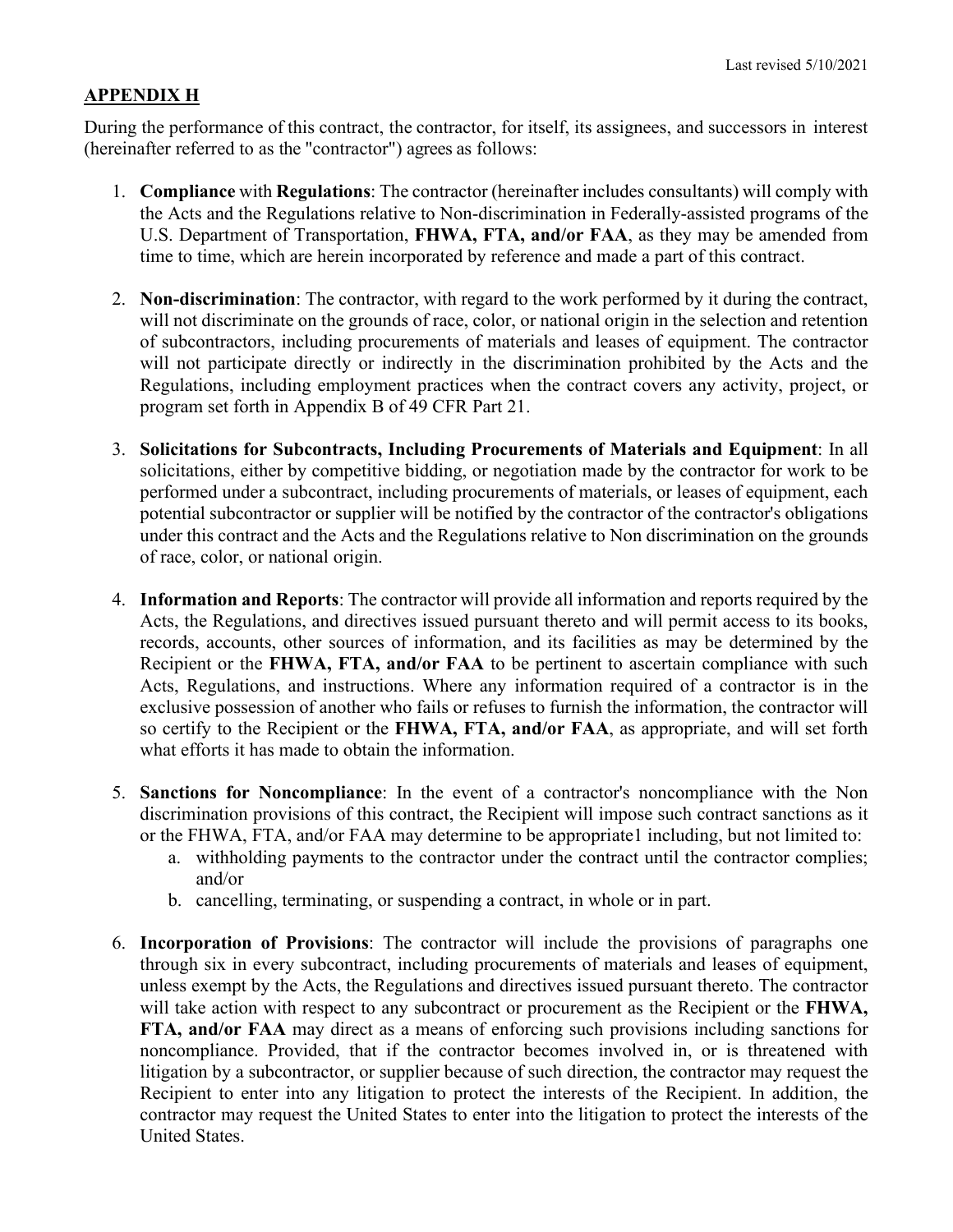#### **APPENDIX I**

#### **CLAUSES FOR DEEDS TRANSFERRING UNITED STATES PROPERTY**

The following clauses will be included in deeds effecting or recording the transfer of real property, structures, or improvements thereon, or granting interest therein from the United States pursuant to the provisions of Assurance 4:

NOW, THEREFORE, the U.S. Department of Transportation as authorized by law and upon the condition that the **South Jersey Transportation Planning Organization (SJTPO)** will accept title to the lands and maintain the project constructed thereon in accordance with *(Name of Appropriate Legislative Authority),*  the Regulations for the Administration of the **Unified Planning Work Program,** and the policies and procedures prescribed by the **FHWA, FTA, and/or FAA** of the U.S. Department of Transportation in accordance and in compliance with all requirements imposed by Title 49, Code of Federal Regulations, U.S. Department of Transportation, Subtitle A, Office of the Secretary, Part 21, Non discrimination in Federally-assisted programs of the U.S Department of Transportation pertaining to and effectuating the provisions of Title VI of the Civil Rights Act of 1964 (78 Stat. 252; 42 U.S.C. § 2000d to 2000d-4), does hereby remise, release, quitclaim and convey unto **SJTPO** all the right, title and interest of the U.S. Department of Transportation in and to said lands described in Exhibit A attached hereto and made a part hereof.

#### **(HABENDUM CLAUSE)**

**TO HAVE AND TO HOLD** said lands and interests therein unto SJTPO and its successors forever, subject, however, to the covenants, conditions, restrictions and reservations herein contained as follows, which will remain in effect for the period during which the real property or structures are used for a purpose for which Federal financial assistance is extended or for another purpose involving the provision of similar services or benefits and will be binding on **SJTPO**, its successors and assigns.

**SJTPO**, in consideration of the conveyance of said lands and interests in lands, does hereby covenant and agree as a covenant running with the land for itself, its successors and assigns, that (1) no person will on the grounds of race, color, or national origin, be excluded from participation in, be denied the benefits of, or be otherwise subjected to discrimination with regard to any facility located wholly or in part on, over, or under such lands hereby conveyed [,] [and]\* (2) that **SJTPO** will use the lands and interests in lands and interests in lands so conveyed, in compliance with all requirements imposed by or pursuant to Title 49 1 Code of Federal Regulations, U.S. Department of Transportation, Subtitle A, Office of the Secretary, Part 21, Non-discrimination in Federally-assisted programs of the U.S. Department of Transportation, Effectuation of Title VI of the Civil Rights Act of 1964, and as said Regulations and Acts may be amended L and (3) that in the event of breach of any of the above-mentioned non-discrimination conditions, the Department wi11 have a right to enter or re-enter said lands and facilities on said land, and that above described land and facilities will thereon revert to and vest in and become the absolute property of the U.S. Department of Transportation and its assigns as such interest existed prior to this instruction].\*

(\*Reverter clause and related language to be used only when it is determined that such a clause is necessary in order to make clear the purpose of Title VI.)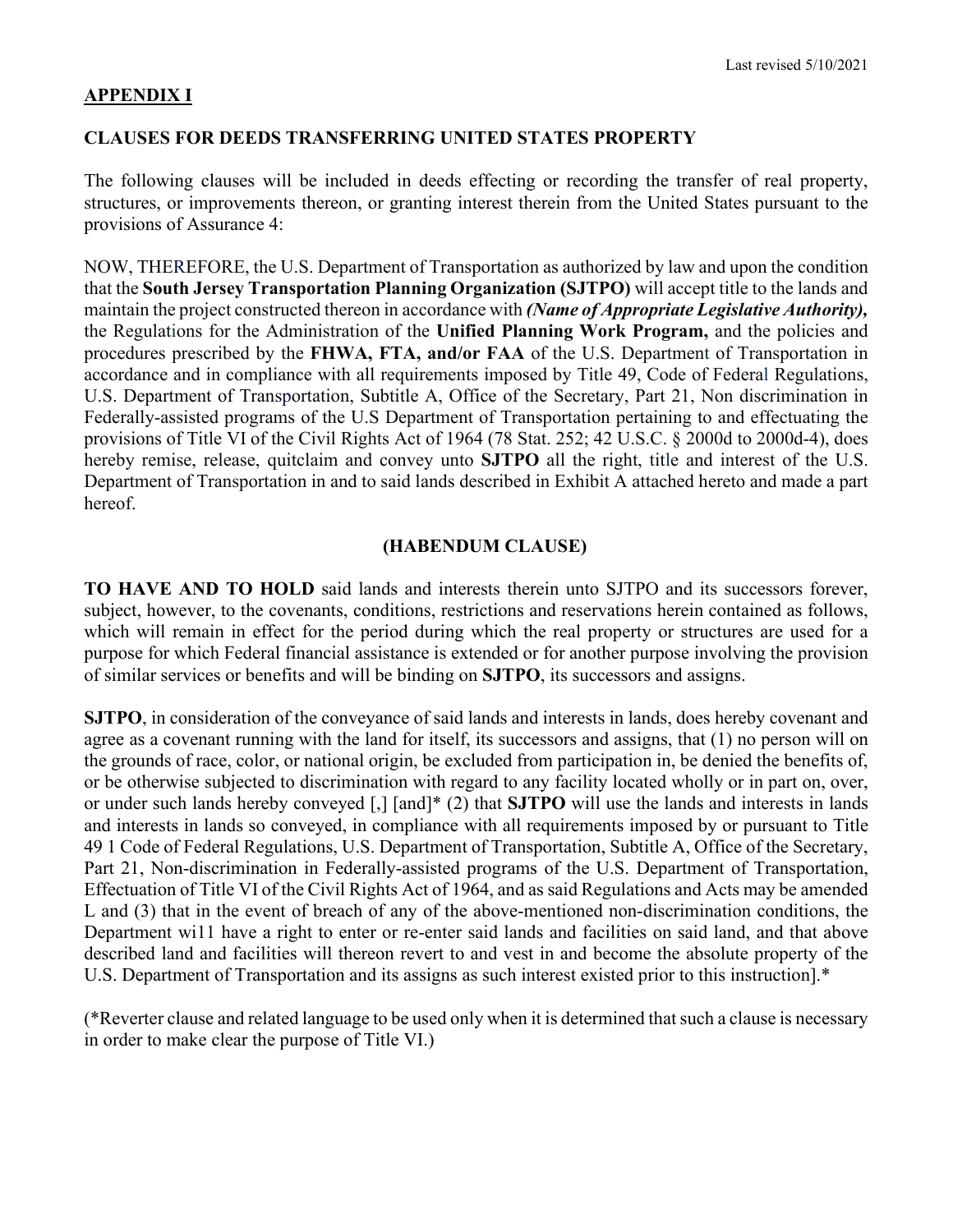#### **APPENDIX J**

#### **CLAUSES FOR TRANSFER OF REAL PROPERTY ACQUIRED OR IMPROVED UNDER THE ACTIVITY, FACILITY, OR PROGRAM**

The following clauses will be included in deeds, licenses, leases, permits, or similar instruments entered into by SJTPO pursuant to the provisions of Assurance 7(a):

- A. The (*grantee, lessee, permittee*, etc. *as appropriate*) for himself/herself, his/her heirs, personal representatives, successors in interest, and assigns, as a part of the consideration hereof, does hereby covenant and agree *[in the case of deeds and leases add "as a covenant running with the land"]* that:
	- 1. In the event facilities are constructed, maintained, or otherwise operated on the property described in this (deed, license, lease, permit, etc.) for a purpose for which a U.S. Department of Transportation activity, facility, or program is extended or for another purpose involving the provision of similar services or benefits, the (grantee, licensee, lessee, permittee, etc.) will maintain and operate such facilities and services in compliance with all requirements imposed by the Acts and Regulations (as may be amended) such that no person on the grounds of race, color, or national origin, will be excluded from participation in, denied the benefits of, or be otherwise subjected to discrimination in the use of said facilities.
- B. With respect to licenses, leases, permits, etc., in the event of breach of any of the above Non discrimination covenants, **SJTPO** will have the right to terminate the (lease, license, permit, etc.) and to enter, re-enter, and repossess said lands and facilities thereon, and hold the same as if the (lease, license, permit, etc.) had never been made or issued.\*
- C. With respect to a deed, in the event of breach of any of the above Non-discrimination covenants, **SJTPO** will have the right to enter or re-enter the lands and facilities thereon, and the above described lands and facilities will there upon revert to and vest in and become the absolute property of **SJTPO** and its assigns. \*

(\* Reverter clause and related language to be used only when it is determined that such a clause is necessary to make dear the purpose of Title Vl.)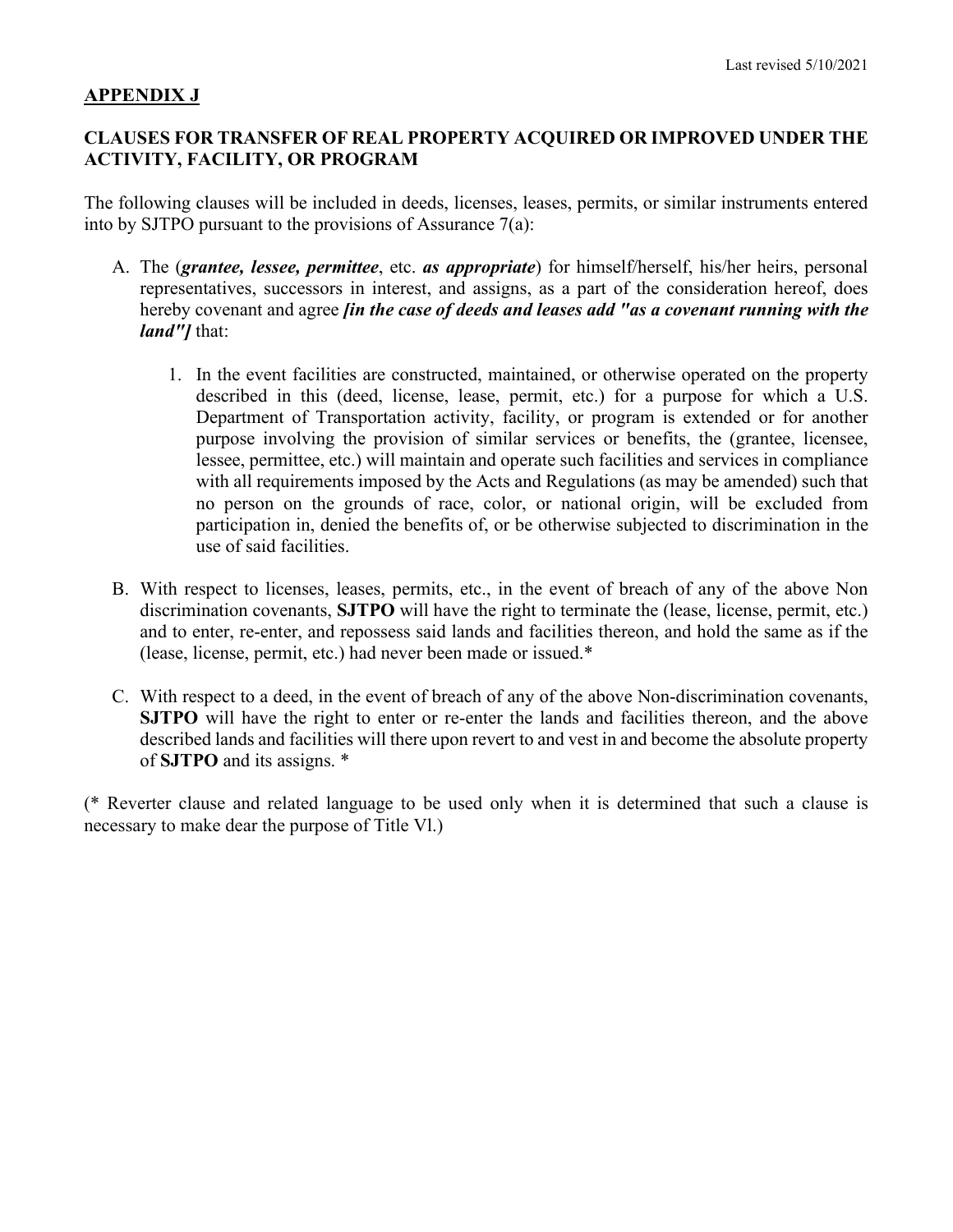#### **APPENDIX K**

#### **CLAUSES FOR CONSTRUCTION/USE/ACCESS TO REAL PROPERTY ACQUIRED UNDER THE ACTIVITY, FACILITY OR PROGRAM**

The following clauses will be included in deeds, licenses, permits, or similar instruments/agreements entered into by **SJTPO** pursuant to the provisions of Assurance 7(b):

- A. The (*grantee, licensee, permittee, etc., as appropriate*) for himself/herself, his/her heirs, personal representatives, successors in interest, and assigns, as a part of the consideration hereof, does hereby covenant and agree (*in the case of deeds and leases add, "as a covenant running with the land''*) that (1) no person on the ground of race, color, or national origin, will be excluded from participation in, denied the benefits of, or be otherwise subjected to discrimination in the use of said facilities, (2) that in the construction of any improvements on, over, or under such land, and the furnishing of services thereon, no person on the ground of race, color, or national origin, will be excluded from participation in, denied the benefits of, or otherwise be subjected to discrimination, (3) that the (grantee, licensee, lessee, permittee, etc.) will use the premises in compliance with all other requirements imposed by or pursuant to the Acts and Regulations, as amended, set forth in this Assurance,
- B. With respect to (licenses, leases, permits, etc.), in the event of breach of any of the above Non discrimination covenants, **SJTPO** will have the right to terminate the (license, permit, etc., as appropriate) and to enter or re-enter and repossess said land and the facilities thereon, and hold the same as if said (license, permit, etc., as appropriate) had never been made or issued. \*
- C. With respect to deeds, in the event of breach of any of the above Non-discrimination covenants, **SJTPO** will there upon revert to and vest in and become the absolute property of **SJTPO** and its assigns. \*

(\* Reverter clause and related language to be used only when it is determined that such a clause is necessary to make clear the purpose of Title VI.)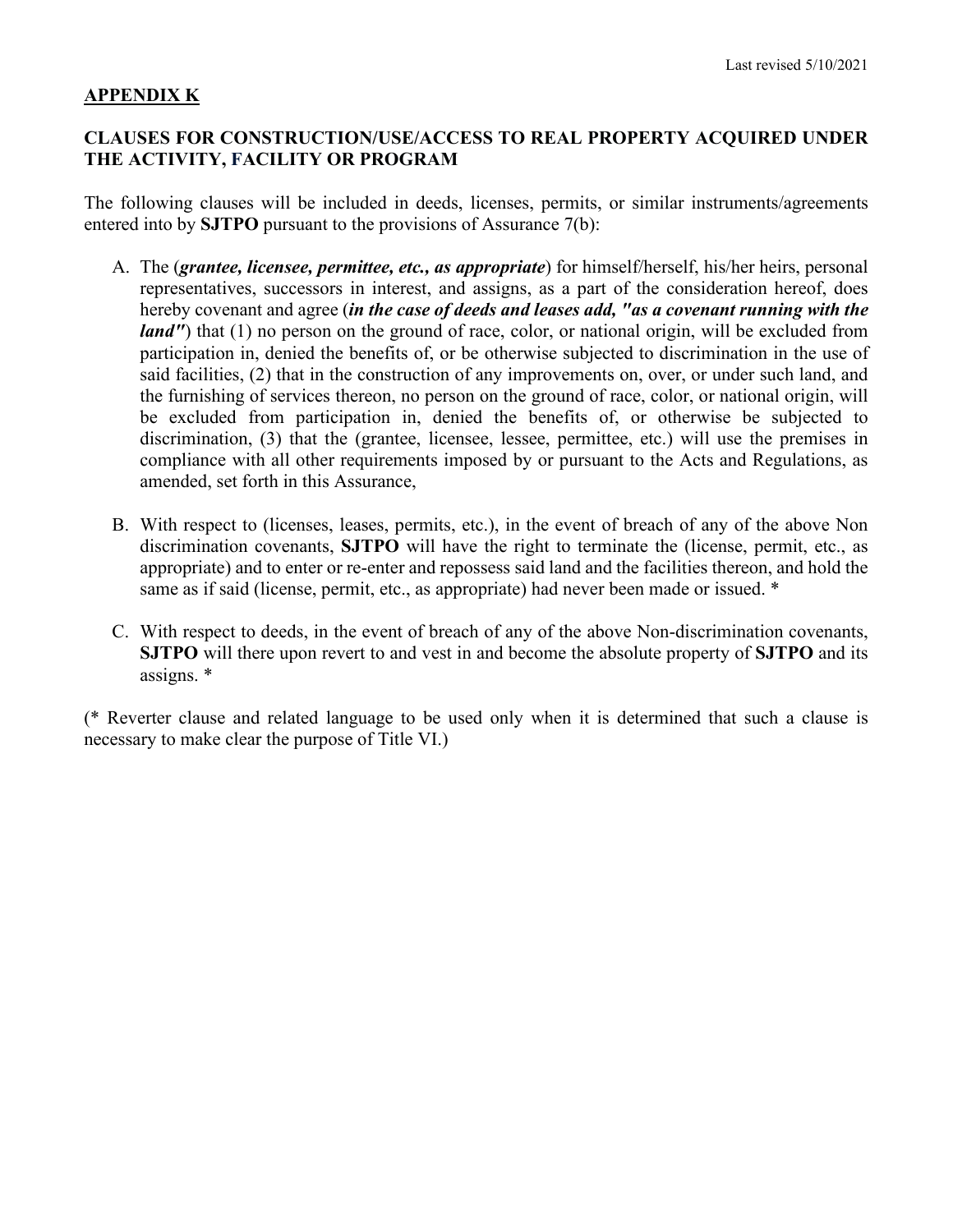## **APPENDIX L**

During the performance of this contract, the contractor, for itself, its assignees, and successors in interest (hereinafter referred to as the "contractor") agrees to comply with the following non-discrimination statutes and authorities; including but not limited to:

### **Pertinent Non-Discrimination Authorities:**

- Title VI of the Civil Rights Act of 1964 (42 U.S.C. § 2000d et seq., 78 stat. 252), (prohibits discrimination on the basis of race, color, national origin); and 49 CFR Part 21.
- The Uniform Relocation Assistance and Real Property Acquisition Policies Act of 1970, (42 U.S.C.
- § 4601), (prohibits unfair treatment of persons displaced or whose property has been acquired because of Federal or Federal-aid programs and projects);
- Federal-Aid Highway Act of 1973, (23 U.S.C. § 324 et seq.), (prohibits discrimination on the basis of sex);
- Section 504 of the Rehabilitation Act of 1973, (29 U.S.C. § 794 et seq.), as amended, (prohibits discrimination on the basis of disability); and 49 CFR Part 27;
- The Age Discrimination Act of 1975, as amended, (42 U.S.C § 6101 et seq.), (prohibits discrimination on the basis of age);
- Airport and Airway Improvement Act of 1982, (49 USC§ 471, Section 47123), as amended, (prohibits discrimination based on race, creed, color, national origin, or sex);
- The Civil Rights Restoration Act of 1987, (PL 100-209), (Broadened the scope, coverage and applicability of Title VI of the Civil Rights Act of 1964, The Age Discrimination Act of 1975 and Section 504 of the Rehabilitation Act of 1973, by expanding the definition of the terms "programs or activities" to include all of the programs or activities of the Federal-aid recipients, sub-recipients and contractors, whether such programs or activities are Federally funded or not);
- Titles 11 and 111 of the Americans with Disabilities Act, which prohibit discrimination on the basis of disability in the operation of public entities, public and private transportation systems, places of public accommodation, and certain testing entities (42 U.S.C. §§ 12131-12189) as implemented by Department of Transportation regulations at 49 C.F.R. parts 37 and 38;
- The Federal Aviation Administration's Non-discrimination statute (49 U.S.C. § 47123) (prohibits discrimination on the basis of race, color, national origin, and sex);
- Executive Order 12898, Federal Actions to Address Environmental Justice in Minority Populations and Low-Income Populations, which ensures Non-discrimination against minority populations by discouraging programs, policies, and activities with disproportionately high and
- adverse human health or environmental effects on minority and low-income populations;
- Executive Order 13166, Improving Access to Services for Persons with limited English Proficiency, and resulting agency guidance, national origin discrimination includes discrimination because of Limited English proficiency (LEP). To ensure compliance with Title VI, you must take reasonable steps to ensure that LEP persons have meaningful access to your programs (70 Fed. Reg. at 74087 to 74100);
- Title IX of the Education Amendments of 1972, as amended, which prohibits you from discriminating because of sex in education programs or activities (20 U.S.C. 1681 et seq).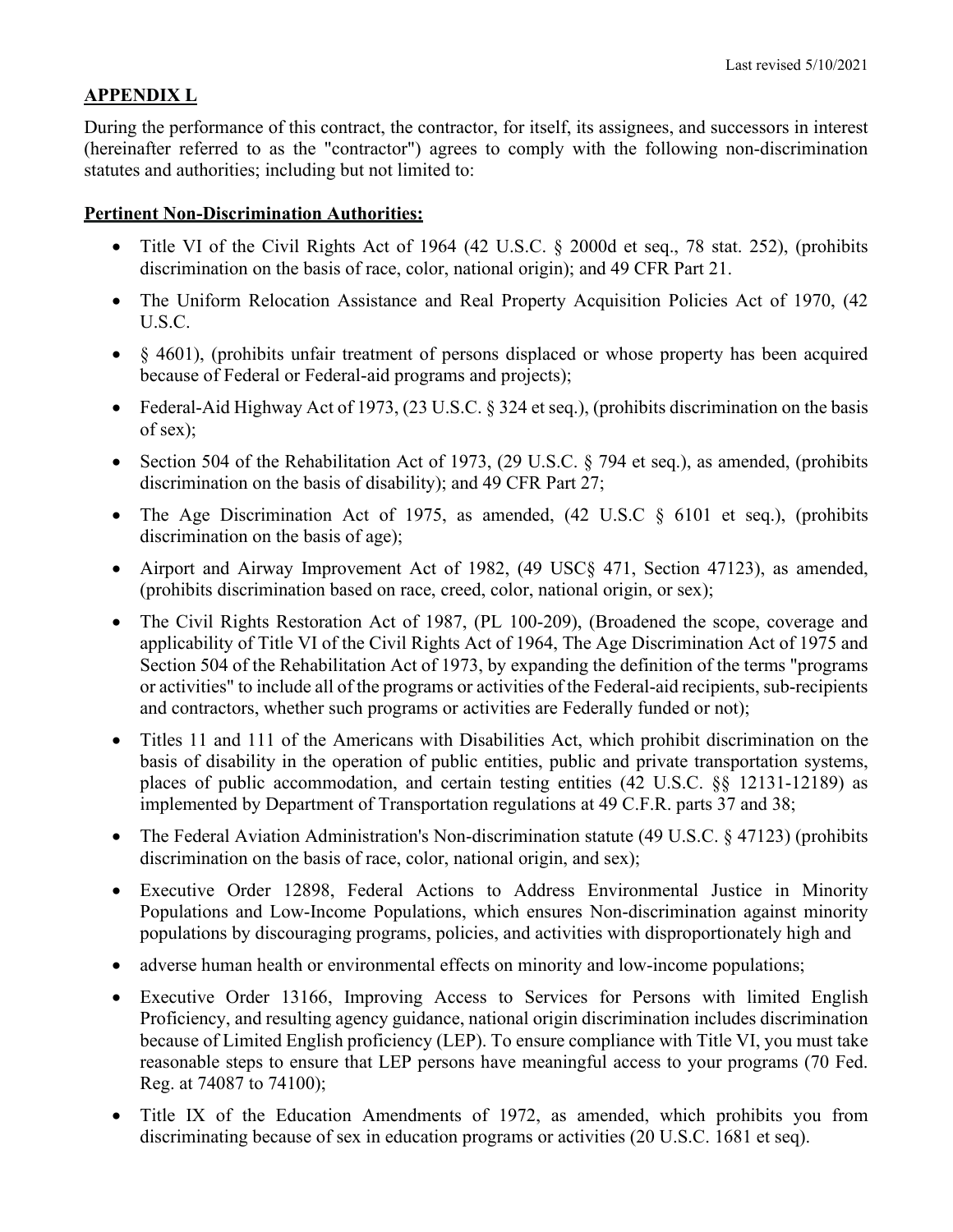# **APPENDIX M**

## **Basic Agreement (see attached).**